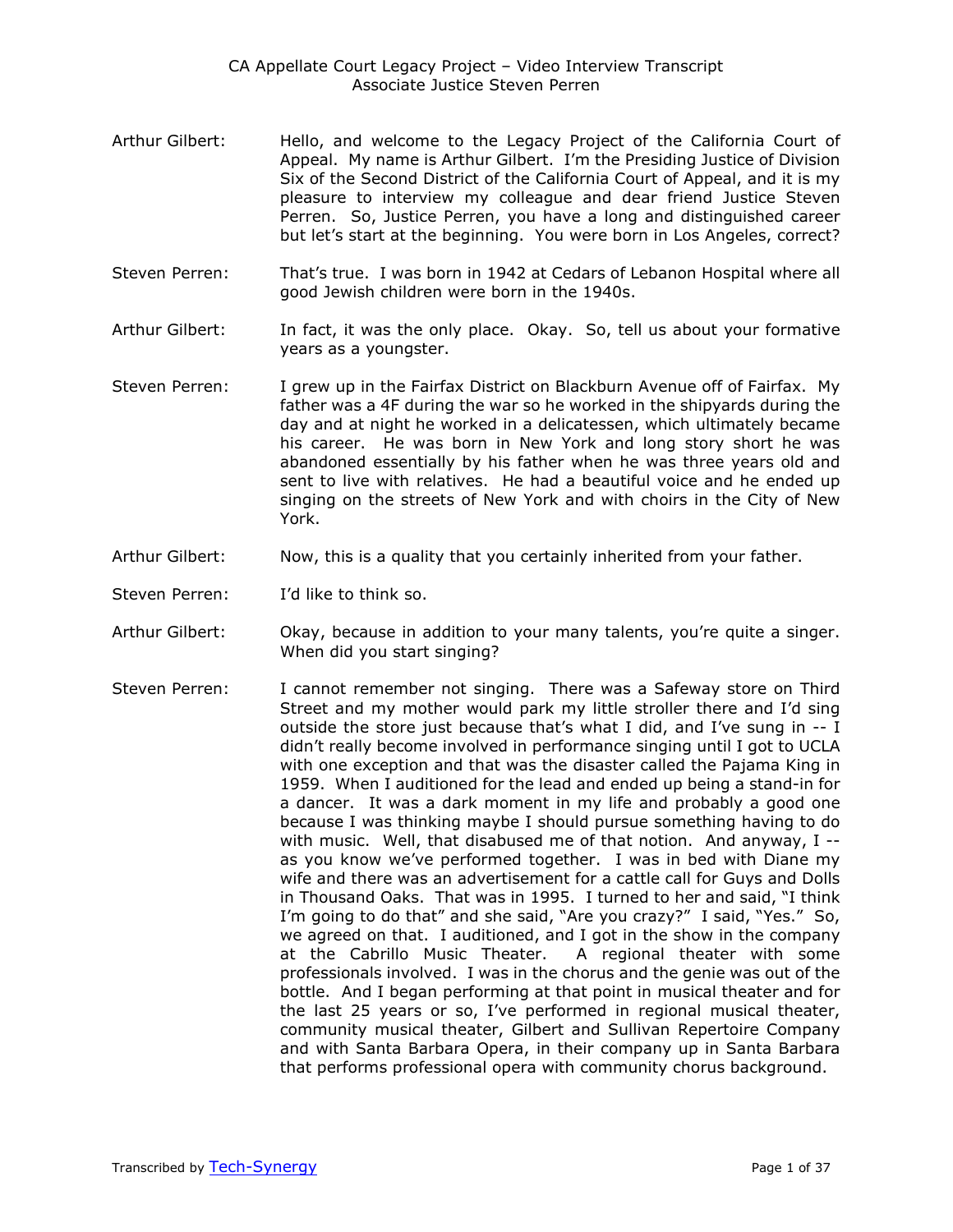- Arthur Gilbert: Well, we certainly all know about that you even sang -- I'm going to back up in a few minutes and go back to your education but as long as we're on music you sang in Disney Hall with the LA Lawyers Philharmonic.
- Steven Perren: I did. And you were responsible in large part for that because through you, Gary Greene had heard that I had a voice.
- Arthur Gilbert: Now, Gary Greene is the --
- Steven Perren: Is the conductor for the Los Angeles Lawyers Philharmonic and Chorus known as Legal Voices. And about seven years ago, I got a call from Gary principally because of what you had discussed with him. He was thinking of forming this choir of course, and he wanted me to sing a solo with your orchestra, which I did, it went very well and shortly thereafter, the chorus was formed. I guess he was liberated with the idea of having a chorus and I was with that chorus for a number of years, but the 120 mile round trip drive every Monday night just kind of wore me out and I haven't done it for a couple of years but to stand in Disney Hall, I sang Bring Him Home from Les Misérables backed by a harp at Disney Hall and a full orchestra and if there is a heaven, that's where I was at that moment.
- Arthur Gilbert: Well, I certainly can attest to that now. I recalled you singing Summertime.
- Steven Perren: Not Summertime.
- Arthur Gilbert: No. It was --
- Steven Perren: It was Porgy and Bess.
- Arthur Gilbert: Porgy and Bess. What was the tune again?
- Steven Perren: A Woman is a Sometime Thing.
- Arthur Gilbert: Well, you sang that as a soloist and you brought the house down. I was there, I saw it. I was just overwhelmed and you there, your stage presence, you just mesmerized the entire audience.
- Steven Perren: Well, that was kind.
- Arthur Gilbert: Quite an experience wasn't it?
- Steven Perren: For the benefit of those who may have lost their way and gotten this video by accident, they ought to understand and I say this reverentially actually that Arthur Gilbert is a real artist. He's a trained, highly trained musician and so he, as my good friend and colleague, looks to me and says I did something good. That's the real compliment.
- Arthur Gilbert: Well, thank you. But I'm going to back up a little bit and talk about your education and we'll talk about music as well when you feel you would like to burst into something and maybe -- I was just going to suggest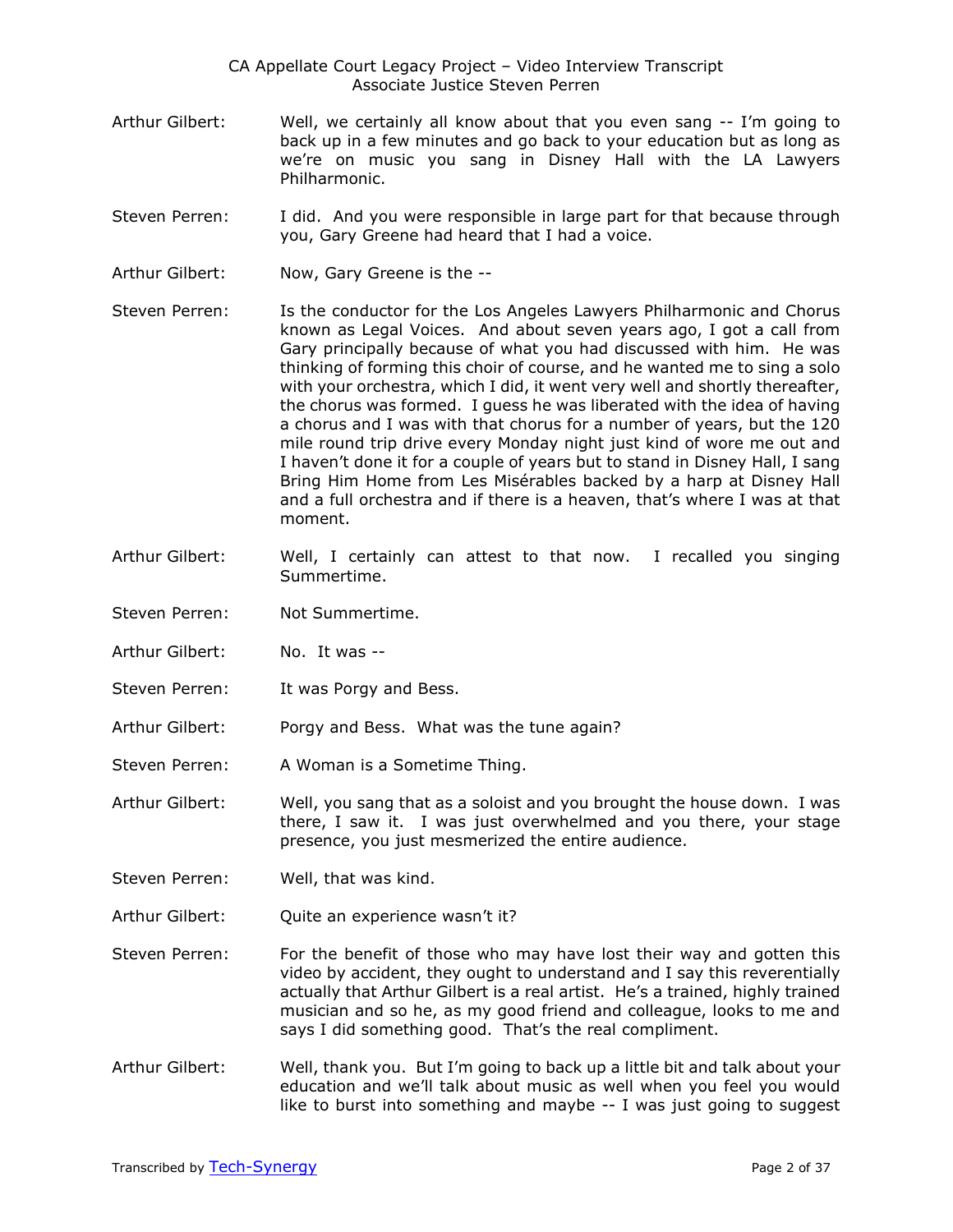maybe you could give us a rendition now. All right. So now you're in Los Angeles. You're going to school.

- Steven Perren: Yes.
- Arthur Gilbert: You're singing.
- Steven Perren: Yes.
- Arthur Gilbert: And just because it's something in the family, right?
- Steven Perren: Well, Dad was the singer.
- Arthur Gilbert: Yeah, yeah.
- Steven Perren: As I mentioned he was in New York. He sang with the great cantors of New York. There is a name that some people will recognize that Yossele Rosenblatt who in the 1920s was as big a star in the Broadway area as the Broadway stars were when that -- with the Yiddish American Theater and with the heavy Jewish population attending synagogues. He sang with him. He sang with others and he even sang with John Pierce who sang with the Metropolitan Opera.
- Arthur Gilbert: Oh, boy.
- Steven Perren: So, he had a beautiful voice of just as clear -- bell clear tenor. It was wonderful.
- Arthur Gilbert: How would you characterize your voice?
- Steven Perren: I'm characterized -- my vocal coach tells me I'm what's known as a Heldentenor, which is a Wagnerian tenor. I don't sound like a tenor. My voice is too full and too heavy for a tenor. It's what Wagnerian tenors sing in a more fuller voice.
- Arthur Gilbert: When you sing, you project --.
- Steven Perren: It's been said.
- Arthur Gilbert: You've had a few experiences with that voice of yours. Can you just give us a couple of examples such as when you were singing in the Hollywood Bowl for example, and you did a recording once and --.
- Steven Perren: They have Spring Sing at UCLA where I went to school, and after I had left my fraternity, I was in my first year of law school and I was singing with several friends in a group called The Ten of Them. Five women, five men, and we were doing a Peter, Paul and Mary piece, doesn't come to mind at this moment, but there were three solos in it and the sound technician in the Hollywood Bowl during a soundcheck wanted to get our levels. So, he had the three of us coming forward and the first person came forward and sang her piece and the sound technician said, could you step a little closer to the microphone. She didn't sing loudly. Second was a baritone by the name of Bill Curry. I remember very well,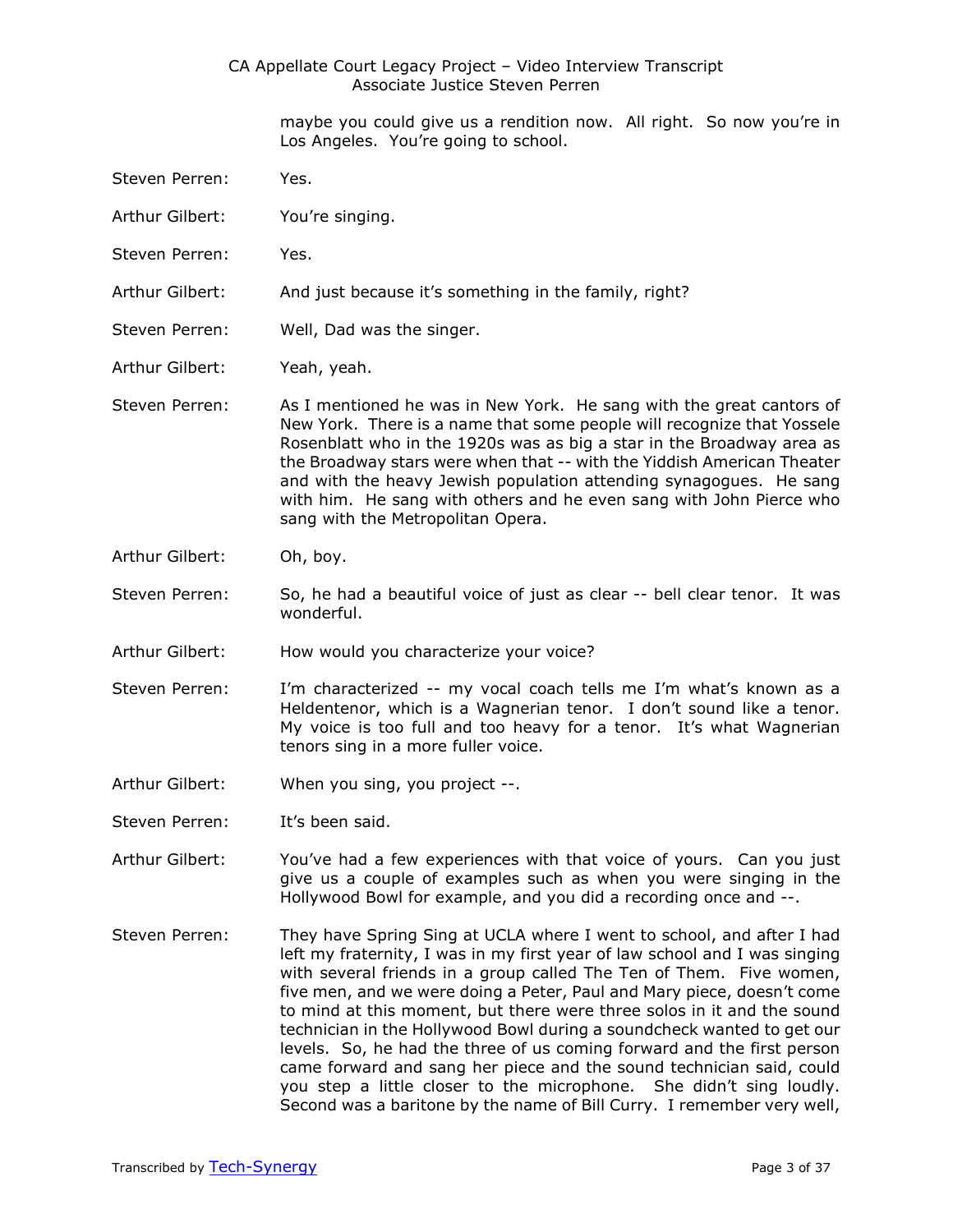very close friend. He went forward and he sang and they said could you step a little closer to the microphone? I came forward and sang my piece and the soundman said stop. Could you step a little back from the microphone? So, the groundwork was laid there. I did musical theatre at UCLA and the musical comedy workshop when everybody was studying law and I was in law school they were going to their jobs because their careers were before them. I was going to the army. So, I went with the musical comedy workshop at UCLA for two years and we put on a production written by John Rubinstein called The Shortened Turbulent Reign of Roger Ginzburg.

- Arthur Gilbert: Wow.
- Steven Perren: John is --
- Arthur Gilbert: John is the son of the pianist Arthur Rubinstein.
- Steven Perren: That's correct.
- Arthur Gilbert: Right.
- Steven Perren: And the Emmy award winning -- the Tony award-winning actor for Pippin and there was a sound experience with that. We recorded it, Arthur Rubinstein played for -- paid for a recording at RCA Studios in Hollywood and we were all in our different places as they did in those days and we all had our individual mics and we were wired into the soundboard and everybody was getting sound tested and I knew I had sung perhaps a little too fully.

When the sound techs eyes went straight up and he started adjusting the dials rapidly down which was visible to me. So yeah, a lesson I've learned is sometimes less is more.

- Arthur Gilbert: Okay. So now, I want to back up just briefly go over your early education and how you eventually came to law school. So, you went to -- you moved to the valley, right? You lived in Los Angeles near Fairfax.
- Steven Perren: Right. What happened was my mom and dad, me and Sam came out in 1937. They had been married a little over a year. Mom was born in West Virginia, dad in New York. There were four years apart in age. They rode out -- it was the depression. My dad couldn't get a job because he was a tailor and his father wouldn't hire him. So, he called my grandfather, Harry, who lived in West Virginia which is where my mother's from and I still have the letter and because my grandfather had remarried and my mother was none too fond of the woman he had married, my father sent my grandfather a letter asking if he could get employment. I saw the letter reply which was a beautiful letter written by a man who could barely speak English because of his broken Russian accent, but he was very eloquent in the pen.

And he said, Dear Sam, we love you very much but the way he feels perhaps if you need a stopover as you're looking for work you can stop in Princeton, but I don't think your future is here. It was almost poetic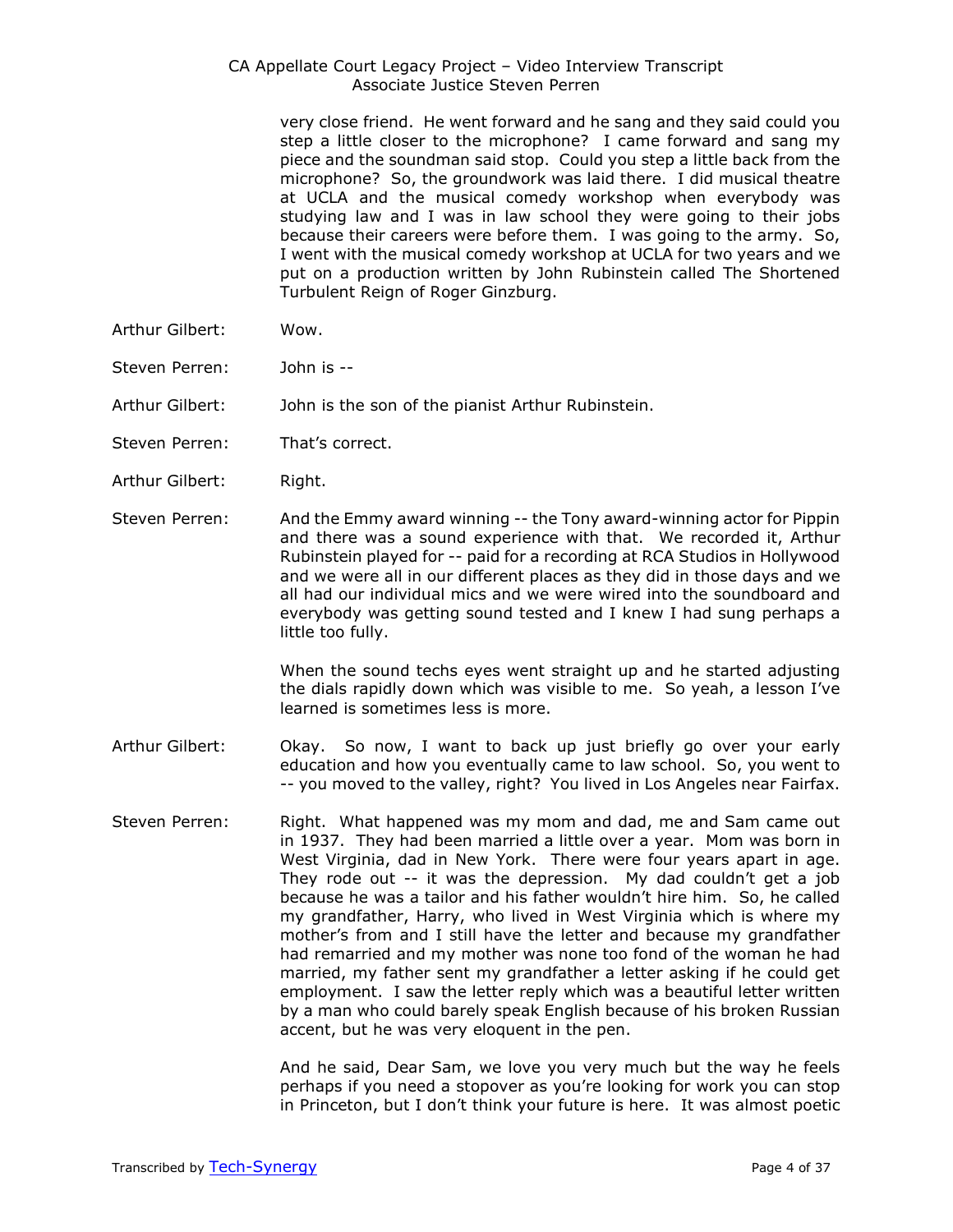and dad and mom went instead with a couple of other relatives and drove across country from New York to Los Angeles. There was some family I think on both sides in Los Angeles and all in the Wilshire Fairfax area, which was a very, very large Jewish Enclave in those days. In fact, remains the last one in Los Angeles today.

And so I went to Hancock Park Elementary School and in 1951 at the brilliant age of nine and my brother now three, we moved to the San Fernando Valley which was to the Jewish community at that time much the same as Moses leading them out of Egypt into the San Fernando Valley. All leaving prosperous area and heading to the desert. Dad bought a home. My dad -- everything for him was his family. He had a half sibling but he had no family life growing up and for him, everything was about his wife who he adored and his two children.

So he bought a house \$15,000 on Bellaire Avenue in North Hollywood and we lived there until -- they lived there until 1978 when they moved. So, it was 51 to 78. I went to Hancock Park Elementary School when I lived in L.A. I went to Monlux Elementary School, which was immediately across the street. You walked out the front door in my house and into the gate of Monlux Elementary School. A gate my mother often walked through when the teachers would call and say -- he's at it again. She came to school every semester from the day I entered elementary school until I left junior high school.

- Arthur Gilbert: Okay. What kind of -- so you were somewhat of a troublemaker? Not really?
- Steven Perren: I had I talked too much.
- Arthur Gilbert: Oh, welcome to the club. No wonder we're such good friends.
- Steven Perren: I was agitated because as education was, I was trying to see the golden mean and retrospectively it appears to me that I probably had ADD and I moved around and I talked and I did all the things -- and the teachers actually liked me. I just drove them nuts.
- Arthur Gilbert: I don't know anyone who doesn't like you. So that has carried over throughout the years.
- Steven Perren: And I drive them nuts too.
- Arthur Gilbert: Yeah, but in a very good way.

Steven Perren: So, I was at that elementary school and then I went to Van Nuys Junior High and it was a massive explosion of population in the valley in those years and they were building schools about as rapidly as you could. So, I went from Van Nuys and they transfer me to Fulton with a coterie of people who were ultimately destined to start the junior high school called Madison.

> I went there and then off to North Hollywood High where I played football.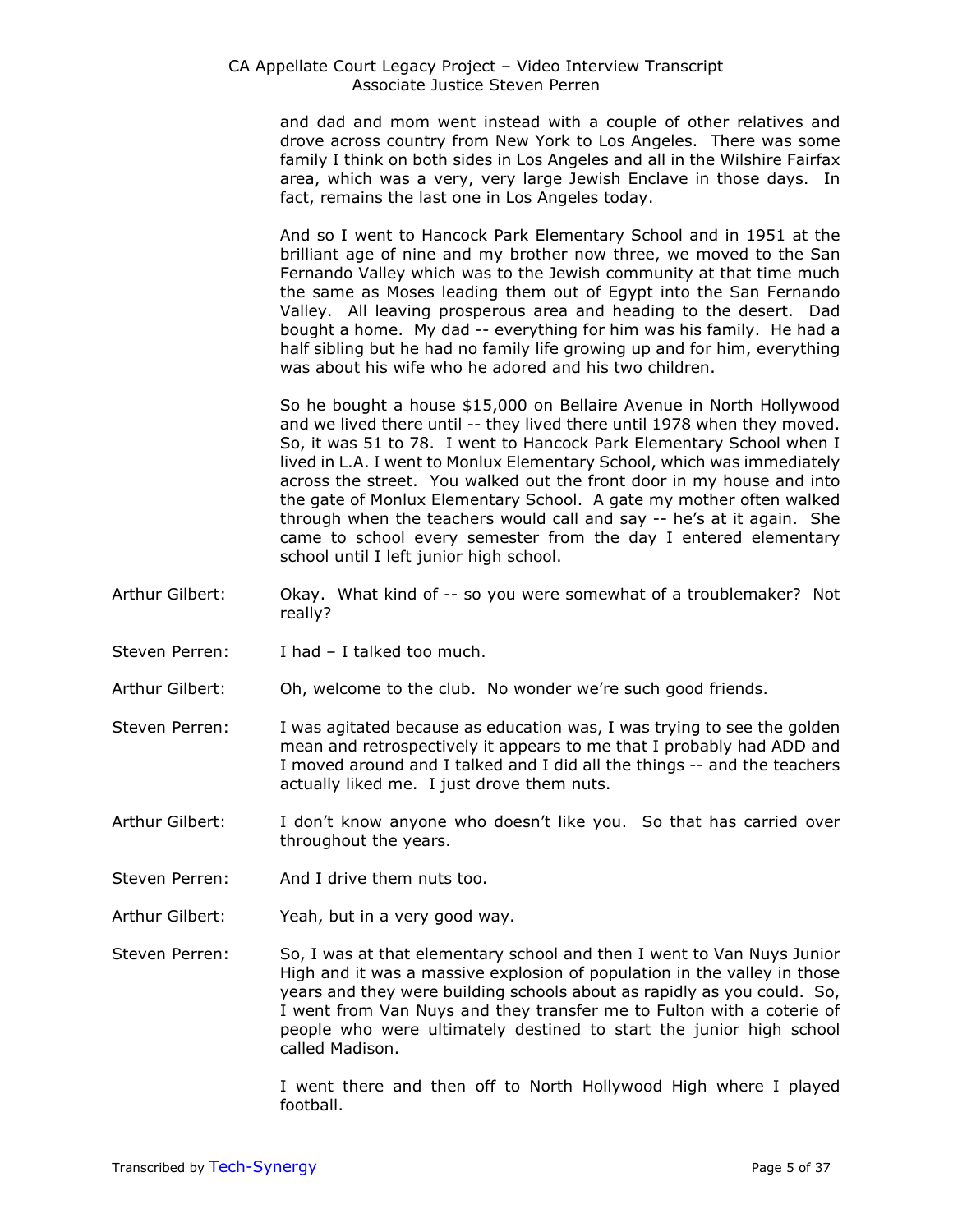- Arthur Gilbert: You played football. You are a football -- no, that's why you're always educating me on plays and see all the subtleties that I miss. So, you--
- Steven Perren: So did I when I was playing football that's why I didn't do very well--
- Arthur Gilbert: What position did you play?
- Steven Perren: I was a bad half back.
- Arthur Gilbert: Bad half back.
- Steven Perren: The half back really was a true statement in my case instead of a full back and I was -- my lack of strength was -- I'm sorry.
- Arthur Gilbert: Do they still use the term half back?
- Steven Perren: No.
- Arthur Gilbert: What's the half back today?
- Steven Perren: Running back.
- Arthur Gilbert: A running back.

Steven Perren: One running back and a blocking back who used to be called the full back and the quarter back and a whole range of formations. So, I played two years, one-year B and one year of varsity football. My big game was against Grant High School where I gained 99 yards and a touchdown on a 60-yard run.

- Arthur Gilbert: Wow! So, that's not so bad.
- Steven Perren: No, it wasn't. They didn't have any seniors on their team either so they had just opened Grant where I would have gone to school.
- Arthur Gilbert: You never forget that, do you?
- Steven Perren: I don't forget it.
- Arthur Gilbert: You must have been some hero doing that.
- Steven Perren: No, I was second string whenever the bench needed clearing. I ran track slowly so I didn't do very well there either but I love sports and graduated from North Hollywood High and went immediately to -- I was a January graduate went immediately into UCLA, which I just applied to on a lark.
- Arthur Gilbert: Well, I mean, you knew you were going to go to college.
- Steven Perren: That was never an issue.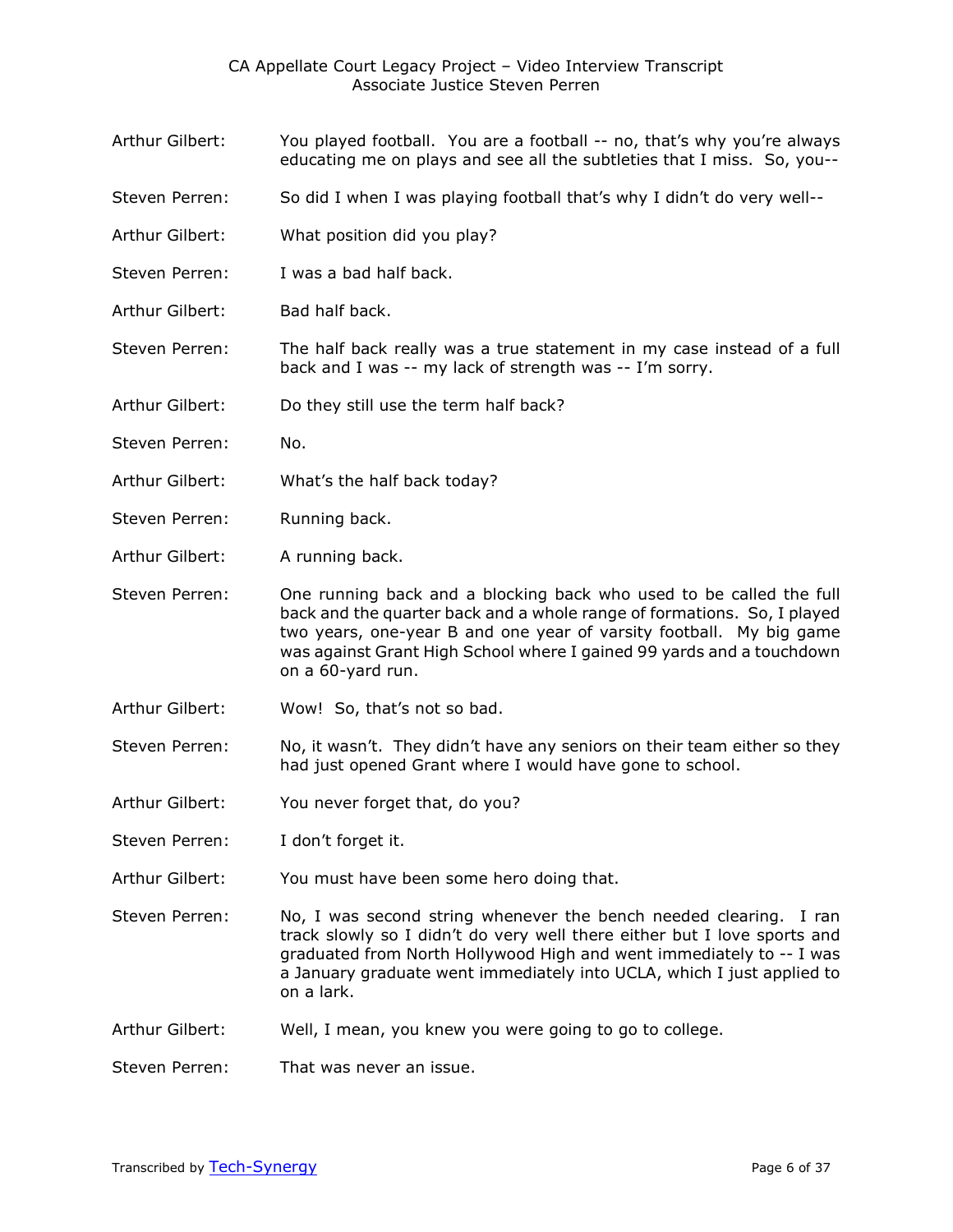- Arthur Gilbert: In that early time of your career, were you thinking about a profession or what you were going to do? I mean, here you have music, you love being in theater and so on. What were your thoughts at that time?
- Steven Perren: We discussed once upon a time kids labor over what's my career? Where's my future? What I want to be? That was never an issue in my life or in my family. I cannot remember a time that my mother and father both agreed that I knew I was going to be a lawyer. So, I guess I knew it because that's what happened. I had an absolutely straight line from the day I would breathe my first until I graduated law school, that's where I was headed. That's what I was going to do and that was it.
- Arthur Gilbert: It sounds to me like this wasn't just pressure from your family, but that there was something inside you that said you wanted to go into law.
- Steven Perren: Yes, there was. In fact, one of the things that -- I just remembered this. My dad knew I wanted to go into law in the summer of 1961. I went to work in a pillow factory for summer work. The Purified Down Corporation in Burbank. I was in this stuff the foam rubber department. You had to be there to really appreciate it and it was a big producer of pillows. The fellow who owned it was a guy with the name of Jack Pierrot was a close friend of my fathers and I worked there for a summer. It was an interesting place to work. It was something out of the 50s. It was Life of Riley whatever working folks, working doing that kind of work that probably isn't performed--
- Arthur Gilbert: For viewers who won't know what Life of Riley is, that was a quite popular television show about a working-class stiff guy. A nice guy who took care of his family and would get into all kinds of situations and so on. I'm trying to remember the actor's name. It's almost--
- Steven Perren: William Bendix.

Arthur Gilbert: William Bendix. My goodness! Wow!

Steven Perren: So, I'm working at this pillow factory and I worked there, I worked for \$1.25 an hour and my take home pay per week was \$39.37.

- Arthur Gilbert: Big money in those days.
- Steven Perren: Big money. And you were on a time clock. You came late, they docked you. If you left late, they didn't pay you the extra and I remember Jack I knew him and on my last day there. I'm walking out the wisdom from the Gods. Jack stops me at the door. "So, Steve, what did you learn?" And I said, well, you know, I understand this machine for kapok and how you package the routing that you did with your boxes. You had 50- 100 people working here and how you prepare; he says, "Steve, what did you learn?" I said, I never want to work in the place like this again. And he said, "okay." It worked, then he sent me on my way.
- Arthur Gilbert: That's what he wanted to hear, right?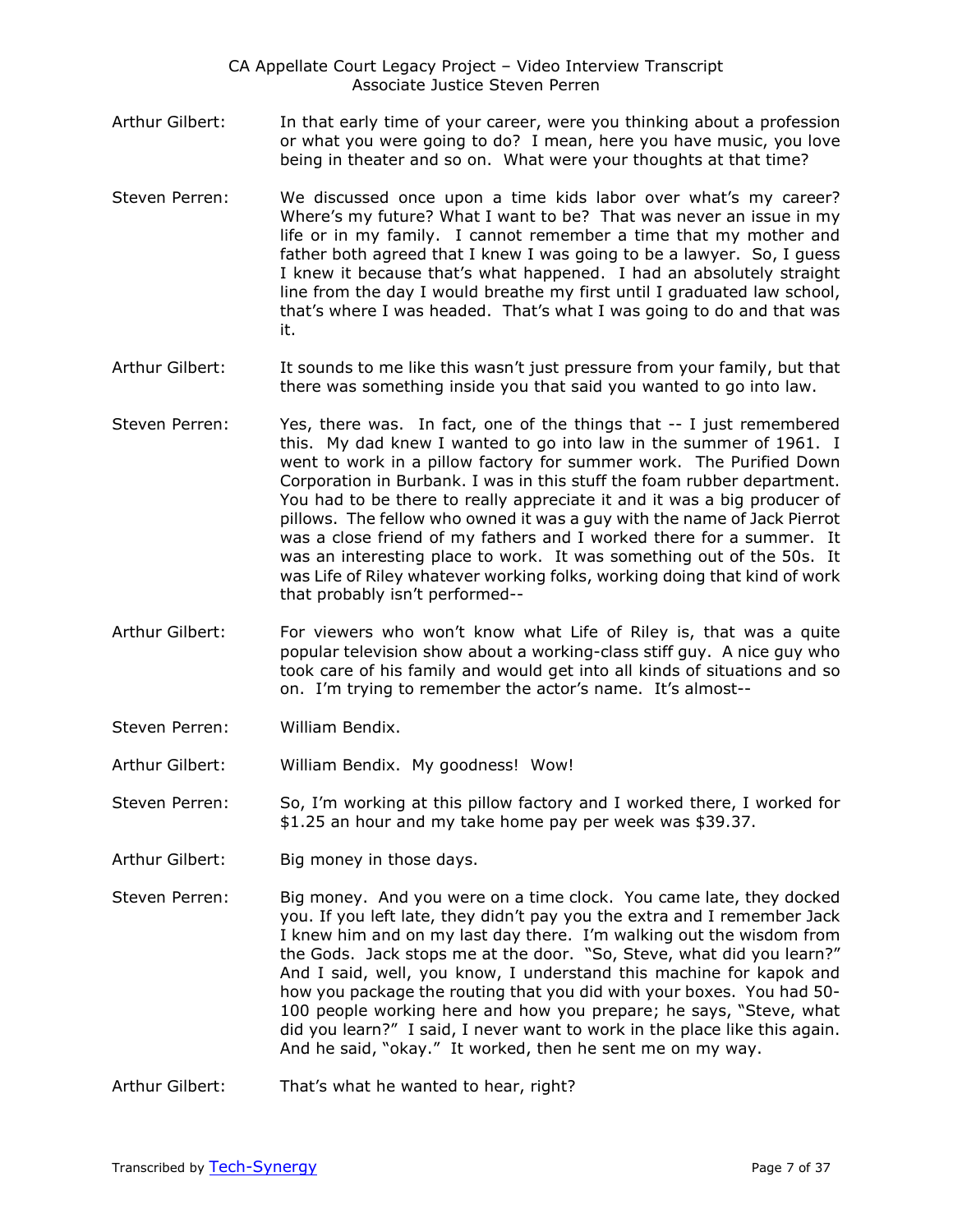- Steven Perren: That's what he wanted to hear.
- Arthur Gilbert: Now, speaking of working, your father opened a delicatessen.
- Steven Perren: He did.
- Arthur Gilbert: And tell us a little bit about that and you and your brother worked there?
- Steven Perren: We did.
- Arthur Gilbert: So, tell us a little bit about that.
- Steven Perren: The background on that is that my dad's father, the one from whom he was alienated, was a tailor in New York during the depression. My dad reconciled a bit with him after he graduated high school and hoped to be able to go to CCNY and my grandfather said, no, you're going to go to work as a tailor, which my father did. Anyway, he met my mom and they came out to California and he started working in the 1937-38 in the delicatessens in Los Angeles. He worked at Billy's in Glendale. He also worked Canter's, Canter's in Boyle Heights --
- Arthur Gilbert: All the famous –
- Steven Perren: All the famous delis. And he learned this trade. He was -- I remember we used to drive from the valley to Boyle Heights in a 1948 Chevy and they used to have the platforms in the back. I don't know what you call them. But behind your seat, there was your headrest and there was just this flat platform that goes over the trunk.
- Arthur Gilbert: Yeah.
- Steven Perren: And I'd lay up in that platform area. My brother would be there, mom would drive dad down to Canter's in Boyle Heights. We only had one car. And then she picks him up and we were in the car back and forth. And he then went from that which was about 1959 -- no, '49. Ultimately went to Billy's in Glendale and then he opened his own delicatessen. This was a really heroic act. This is a man who never owned his business. He was an icon to me. He just would not be beaten. He worked hard. He was just a straight-up honest guy except for one minor deviation.

He -- I forgot this -- he had a delicatessen with a fellow named Leo Haas down on Pico Boulevard in Los Angeles. And then he left Leo and formed the place I think he called it Sam's or something like Tasty Delicatessen. That was the name of it. He got closed down by the LAPD in 1948 or '49. And the reason, there was gambling going on upstairs over which he had no control. The mob came in, the LA mob came in including Bugsy Siegel and told my father we're going to have a poker game up here. So, they had a poker game up there. What was he to do? And he got closed down for that. There was a certain justice theme in there that resonates with me as I look back on it. Anyway, dad finally opened his own delicatessen in Burbank in 1954.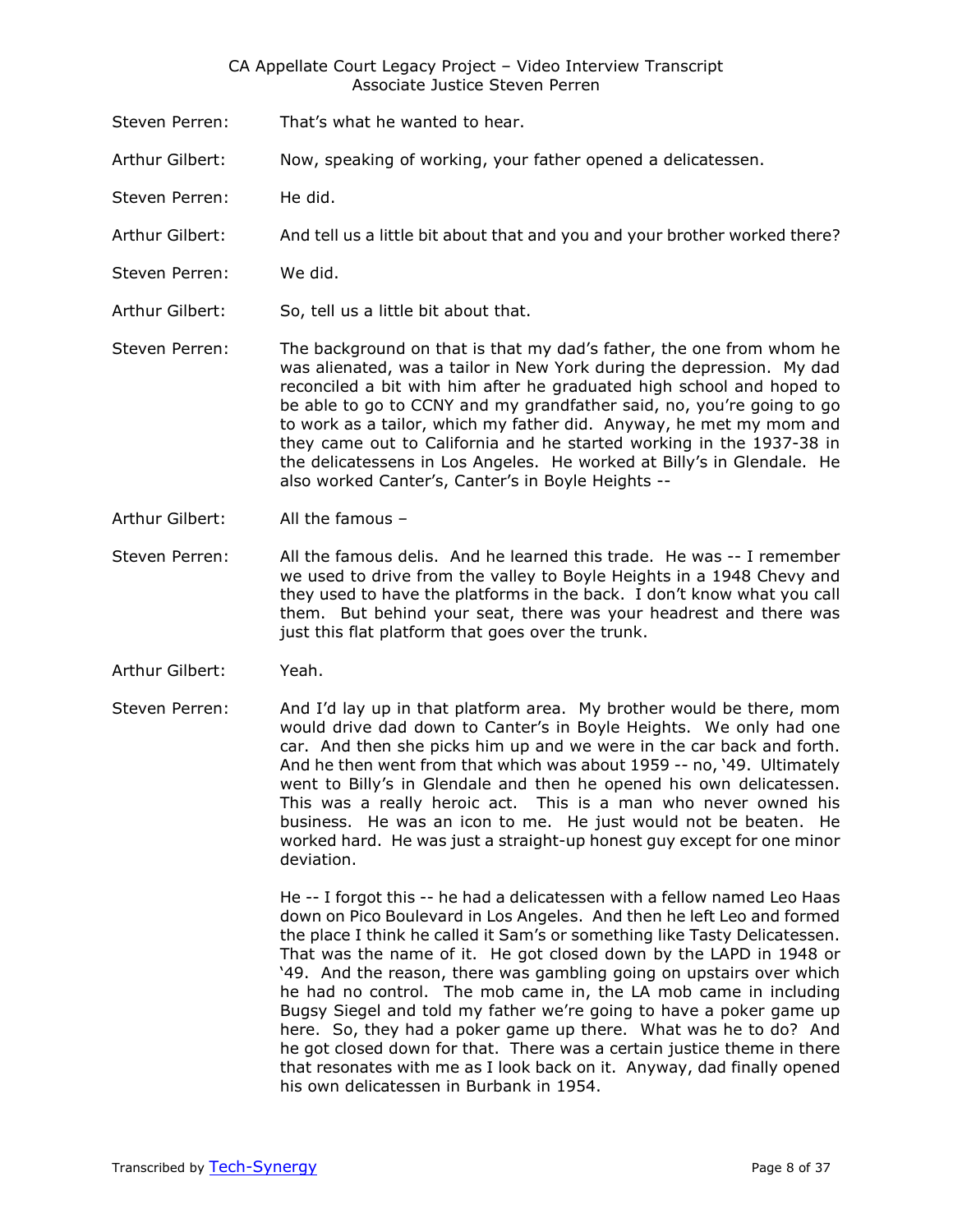- Arthur Gilbert: And the name of it is?
- Steven Perren: Perren's.

Arthur Gilbert: Perren's?

Steven Perren: There you go. And he was there from '54 to 1976. Mom worked the counter, dad was at the sandwich board, we had a couple of waitresses. He expanded the place to -- I think at the maximum a six feet counter and four booths and about a half dozen tables. That put two kids through college. It made a life for him. It was what I learned America was.

- Arthur Gilbert: I was just going to say that. Not as a political statement.
- Steven Perren: No.
- Arthur Gilbert: But only in America.
- Steven Perren: Yeah. That's just the way it was. He did it by hard work.
- Arthur Gilbert: So many of us, our parents came from such humble backgrounds.
- Steven Perren: Yeah.
- Arthur Gilbert: And the opportunities in this country are just beyond belief.
- Steven Perren: And that first generation -- dad was a first generation American. They knew and accepted the fact that they may not be all the things that they would want to be but they'd be damn sure their kids could be.
- Arthur Gilbert: Yeah.
- Steven Perren: And that's a lesson I took from that. Never forgot.
- Arthur Gilbert: And -- well, your work ethic certainly shows that. What kind of work did you do in the delicatessen as a kid?
- Steven Perren: Well, it depends on who you talk to.
- Arthur Gilbert: I'm talking to you.
- Steven Perren: According to my mother, not much. My brother was very good. He's six years my junior and in fact, my father had a heart attack in 1965 when I was in law school. And my brother who was a senior in high school ran the delicatessen with my mother as my dad recovered.

Arthur Gilbert: Wow.

Steven Perren: So, my brother was fully engaged in that as well as going to Northridge where he ultimately became an accountant. I would work the counter, slice meat, slice cheese --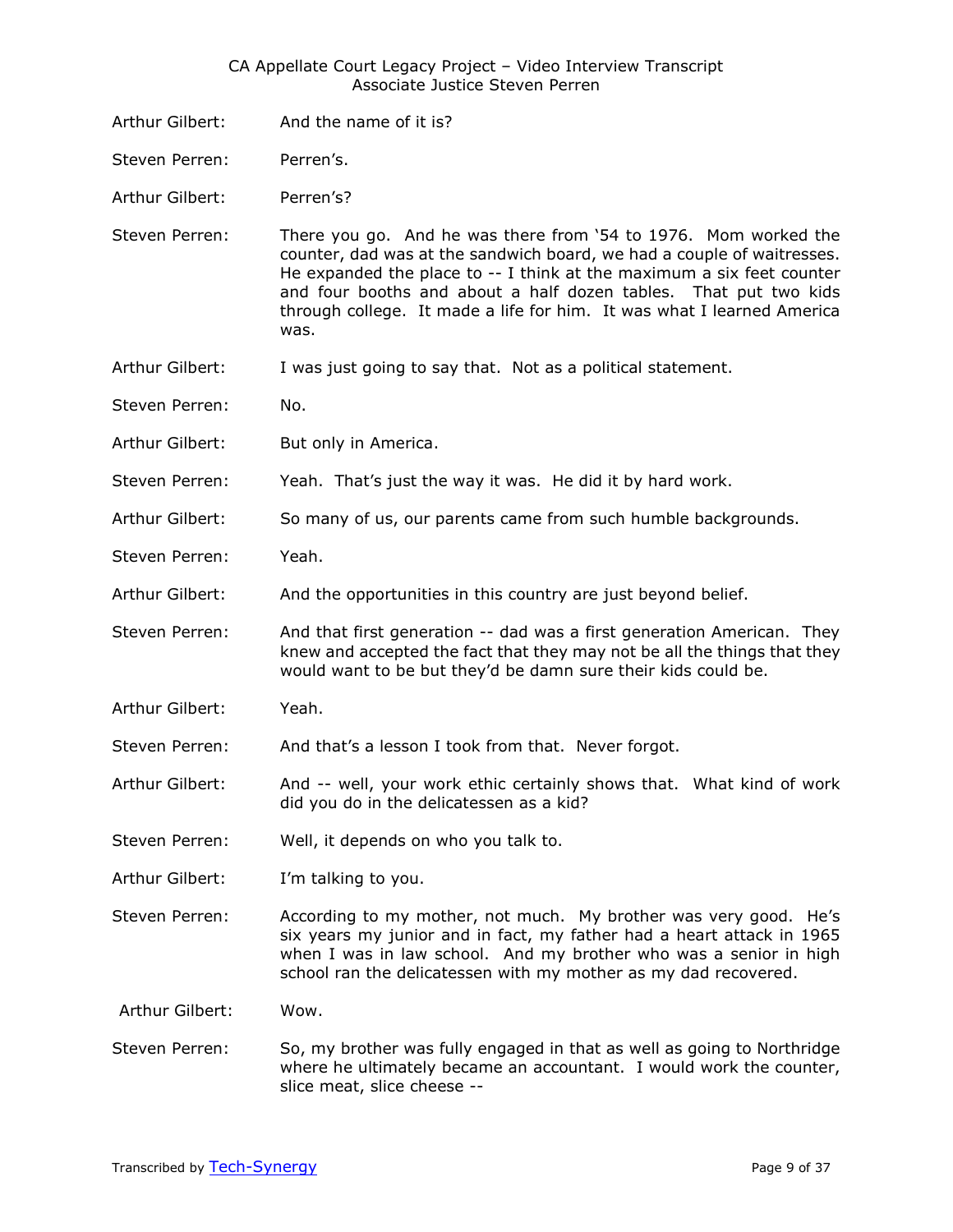- Arthur Gilbert: Did you ever sing for the customers?
- Steven Perren: No.
- Arthur Gilbert: Okay.
- Steven Perren: It was not that kind of delicatessen.
- Arthur Gilbert: Okay.
- Steven Perren: And I didn't really have any appreciation for my own voice such as it may be.
- Arthur Gilbert: Yeah.
- Steven Perren:  $I -$  we worked in  $-$  and the delicatessen  $-$  the bonus, to the extent my dad ever got a bonus, was every Christmas in Burbank the stores would have Christmas parties and my father would make platters for the Christmas parties. And I would work with him as would my brother through the night until dawn and we'd carry the platters all around Burbank. They'd been preordered.
- Arthur Gilbert: So, this is the irony of a Jewish delicatessen doing quite well at Christmas time.
- Steven Perren: We depended upon it. It reminds me of -- they have a furniture mart in Los Angeles and -- but they had people who only were allowed in there that did business with their permission.
- Arthur Gilbert: Yes. I knew it quite well. The Traffic Court was right near it. When I was sitting there 45 years ago.
- Steven Perren: There you know. Well, dad had six or seven contacts there and he would deliver sandwiches to them through the back door. And I remember driving down there and delivering sandwiches.
- Arthur Gilbert: Wow.
- Steven Perren: Making a living was all you could do.
- Arthur Gilbert: Yeah.
- Steven Perren: It was cash on hand and it was the 50s, it was wonderful. It was wonderful.
- Arthur Gilbert: So now, you're at UCLA.
- Steven Perren: Yeah.
- Arthur Gilbert: And what are you studying? You know you want to go into law at that point.
- Steven Perren: Right.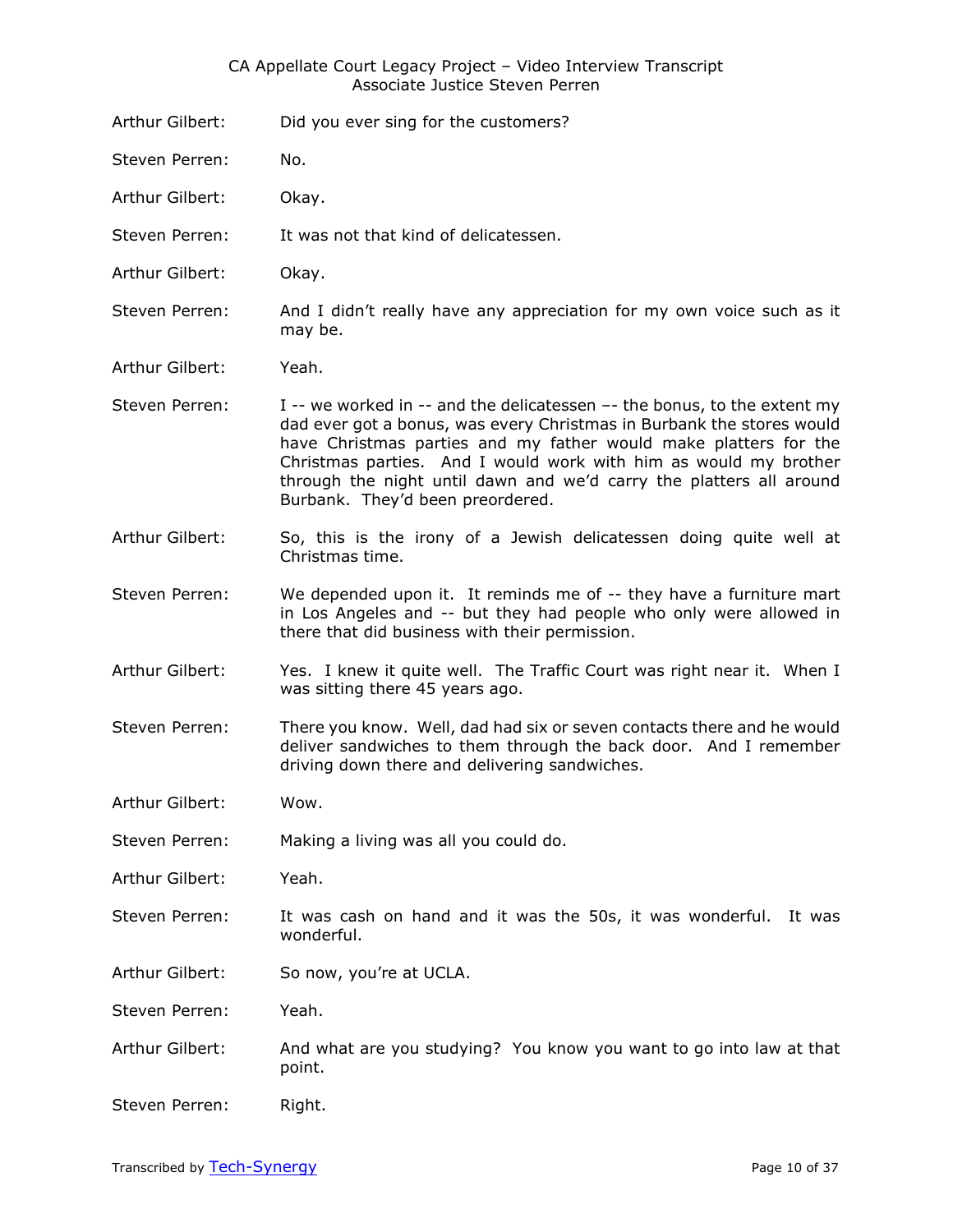- Arthur Gilbert: So, that you're sort of thinking of your future. What did you major in -- what were your interests at UCLA?
- Steven Perren: My major was to get to law school. So, -- really. I just wanted –
- Arthur Gilbert: Majoring in how do I get to law school?
- Steven Perren: What can I do that I enjoy for four years to get my degree and to get to law school. So, I majored in history and that was a good choice. And my daughter now is a professor at the University of Texas. And I say that because she's in what you would call a soft subject, the communications, film, radio and television where she's an associate professor. And those are topics that, you know, it's not a STEM class. So, who cares? But back when you and I went to school, old guys that we are, people thought that education meant education on --
- Arthur Gilbert: The liberal arts or the sciences.
- Steven Perren: Right.
- Arthur Gilbert: Right.
- Steven Perren: And I've -- the most influential teacher I had as an undergraduate was a fellow by the name of -- good, I just went brain-dead. I'll remember it. William –
- Arthur Gilbert: Oh, yes. He was a history professor.
- Steven Perren: He was my history professor.
- Arthur Gilbert: McClintock --
- Steven Perren: Hitchcock.
- Arthur Gilbert: Hitchcock. That was he was famous when I was there. And I was there before you. Go ahead. Yes.

Steven Perren: He was --- I knew nothing about this one.

- Arthur Gilbert: Yeah.
- Steven Perren: I went to UCLA, I was really -- not very well schooled in literature. I wasn't schooled in literature. History, American history, okay. But the world was yet to open up. And then, I had Hitchcock's class. And I remember one class, it was Haines Hall 39 for those who were familiar with --
- Arthur Gilbert: I would just sit in that lecture hall. Oh, my goodness.
- Steven Perren: Big lecture hall. And Hitchcock was giving a lecture on tragedy and the Greek tragedians, moving to Shakespeare and ultimately to Pygmalion. Come on, who wrote -- Shaw.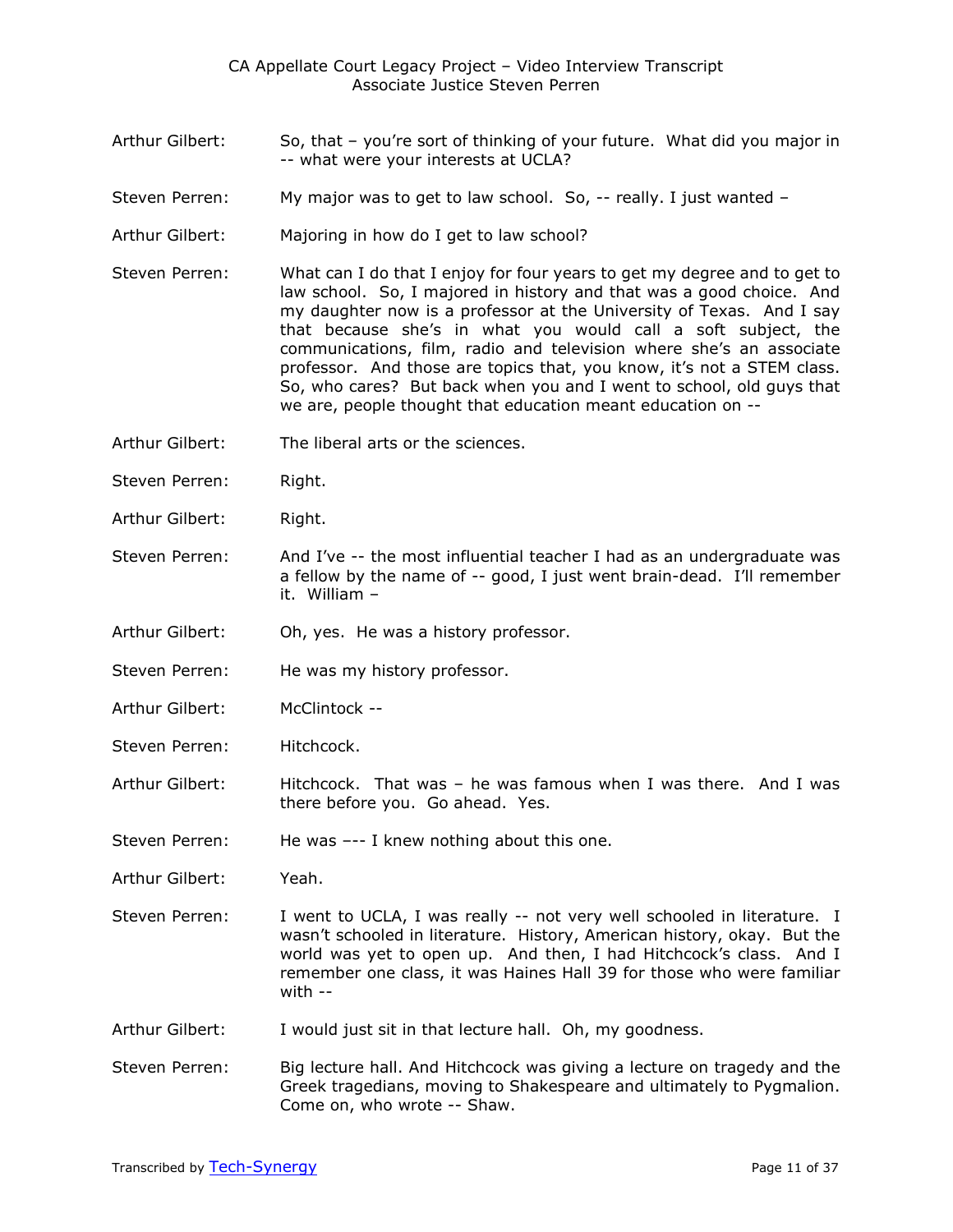- Arthur Gilbert: Oh. George Bernard Shaw.
- Steven Perren: George Bernard Shaw. And he was giving a lecture on tragedy trying to get across the notion that without values being compromised, without passions being aroused and without values of the highest order that you could lose, there could be no tragedy. There had to be something of worth that ultimately was either lost, compromised or for which you died. Otherwise, there was no tragedy. It was life. Period. And he gave a recital. I don't know what else he -- soliloquies from Shakespeare. I think it was Caesar -- Julius Caesar. And Shaw also who he considered to be the last tragedian because the values of the world had changed so much, the tragedy was almost impossible.
- Arthur Gilbert: And then Shaw's put on Pygmalion?
- Steven Perren: It was Pygmalion. It was -- oh God, The Importance of Being Earnest. No, he wasn't. Oh God I apologized to all you English majors, that was wrong.
- Arthur Gilbert: No, yes.
- Steven Perren: But Shaw, when he gave these soliloquies and he just gave the class playing all the parts, there was silence in the class, 250 people and he finally finished something from Shakespeare if I recall. He had a highpitched, non-dramatic voice. He was not a dramatic person. You could hear a pin drop, and when he finished, the students all lower-division history majors, went nuts. I mean they literally were stamping their feet, applauding and I thought, "There's something going on here I've got to know about" and so I studied history for the four years and the last class I remember --
- Arthur Gilbert: Let me just interrupt you for a minute.

Steven Perren: Yeah.

- Arthur Gilbert: It seems to me if I can just make this comment that that passion to pursue an ideal certainly, it forms all your work as a judge throughout your career?
- Steven Perren: I'd like to think so.
- Arthur Gilbert: I know so.
- Steven Perren: And I'd say so for you too.
- Arthur Gilbert: I can say that because I've been a colleague of yours and seen you and know the kind of work you do and we're going to get into that shortly. But I can see that that of influence had a profound effect on how you act as a justice on the Court of Appeal and as a judge before that in the trial court.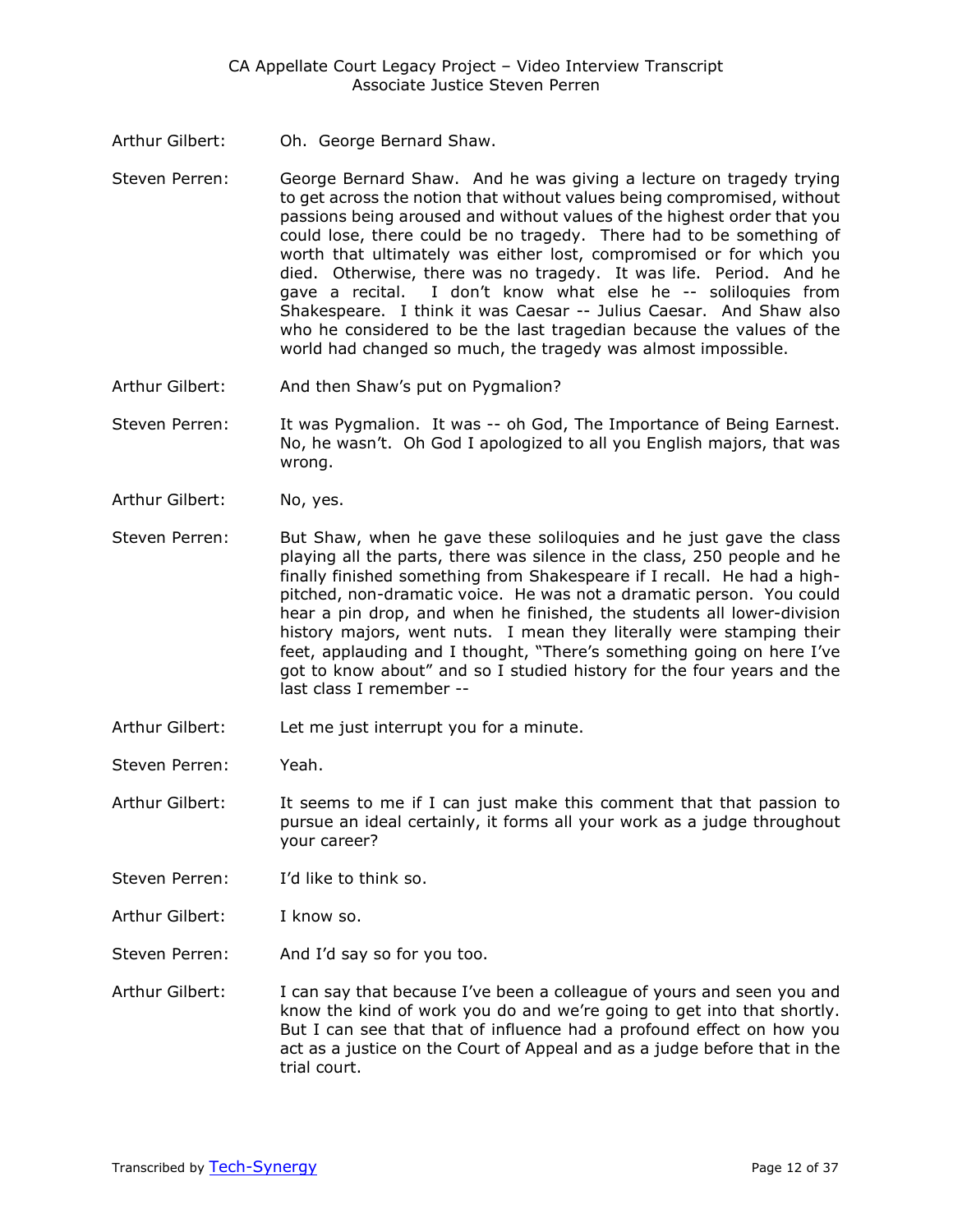- Steven Perren: Thank you. Well, I had a class with a guy named Rapaport who is a Political Science teacher.
- Arthur Gilbert: I remember him. My goodness, you're bringing back memories.
- Steven Perren: And we had a class on the history of the state, the concept of stateness from the Greeks to current times and we read Aristotle, and we read Plato and ultimately, I read William Golding's Lord of the Flies.
- Arthur Gilbert: Yeah.
- Steven Perren: And we had to do a term paper and so what I wrote as a term paper was -- I took the protagonist in Lord of the Flies after he's rescued on the Navy boat that rescues him and while he's in one of the rooms - now having been rescued, Aristotle appears and they had a dialog. "Where did you screw up on that city-state you tried to form that failed so miserably?" And so, I wrote a 10 or 15-page dialog between Aristotle and that kid.
- Arthur Gilbert: How interesting, wow.
- Steven Perren: And I thought, "I'm dead meat." You know, I don't do this stuff.
- Arthur Gilbert: Let me ask, do you still have that paper?
- Steven Perren: I wish I could find that.
- Arthur Gilbert: Oh because I'd love to read it.
- Steven Perren: Me too.
- Arthur Gilbert: My goodness, wow.
- Steven Perren: So, I graduated UCLA in '64 and had six months off now as an ROTC. The Vietnam War was heating up. I went advanced course of ROTC in order to get a commission because I knew I was going in; the draft was inevitable, certainly in my case because I was healthy, I was the right age, you got drafted. So, I decided to go in the Army, the advanced course and I got my commission as a second lieutenant in the Army upon graduation.

But I wanted to go to law school. So, I prevailed upon the Army to defer me for three years, which in retrospect was the right choice, but at that time, I really thought it was the right choice. The real difference was the Vietnam War heated up. If I had gone in and I've gone in for six months and come out and probably not seen active duty for a long period of time and probably not have gone overseas. Well, I deferred for three years, went to law school and went immediately in the Army after I graduated.

Well in that six-month hiatus between college and law school, I worked in the Traffic Department of the City of Los Angeles as a Traffic Signal Scheduler, and I learned another valuable lesson. The first thing they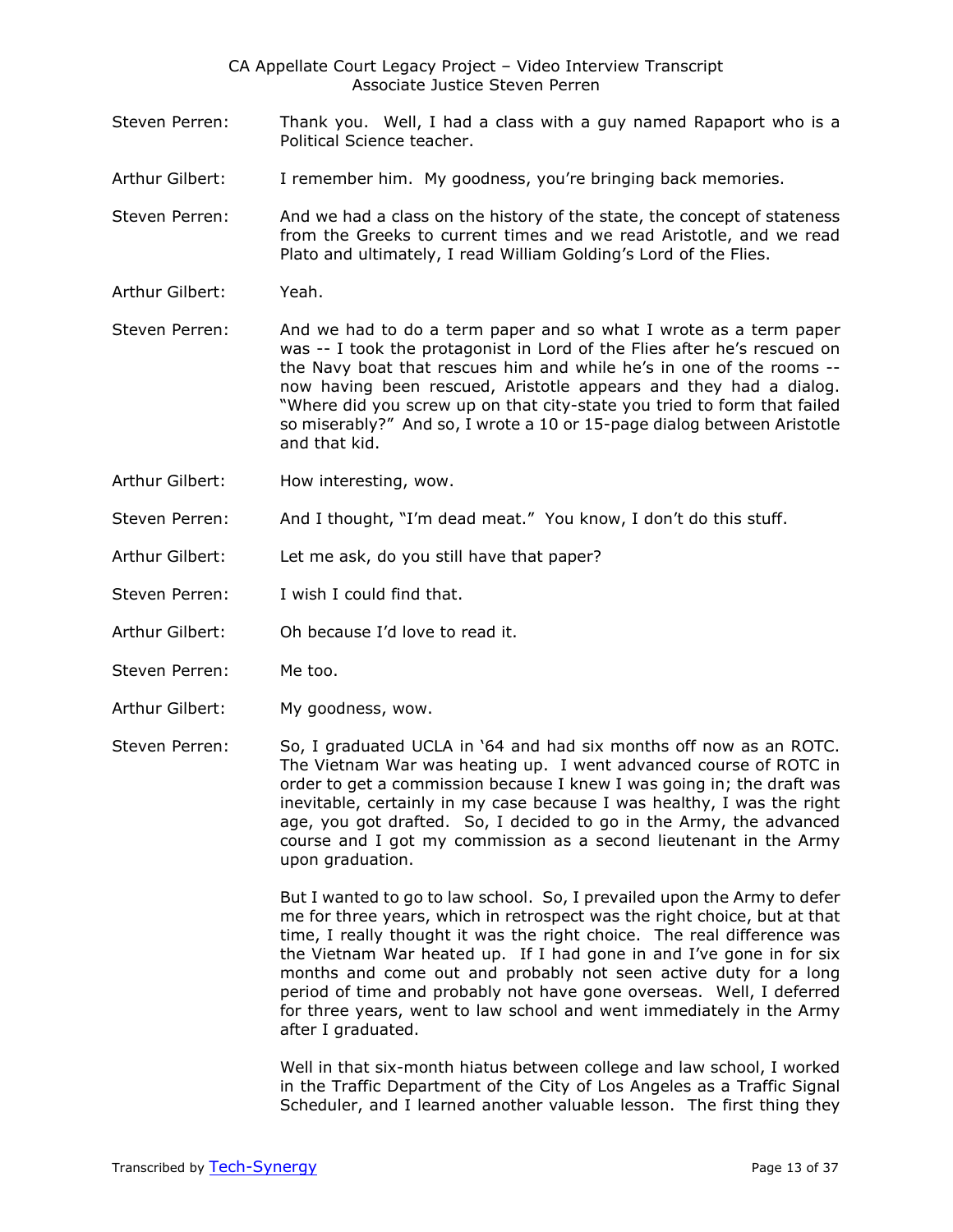did for me was they sent me in the field to do what I was going to then tell others to do in scheduling the installation and maintenance of traffic signals about which I knew nothing.

And so, I went in the field and I worked in the field digging trenches and then when I went back and I knew when I made these orders what these people would have to do. So, by dint of my intellect and my planning and my broad knowledge of what was going on, I scheduled the complete repair of the Wilshire Corridor during Christmas. Well, the Chamber of Commerce was not pleased because it would tear up the streets during Christmas.

- Arthur Gilbert: Oh, I got it.
- Steven Perren: And they're laying off.
- Arthur Gilbert: Right.
- Steven Perren: My boss, Sam Taylor called me and said, "I think we're going to reschedule that." So, lesson learned -- take a little further look about things. So, I worked there for six months and I entered law school. I also taught speed reading during that time.
- Arthur Gilbert: Oh, the Evelyn Woods Speed Reading course?
- Steven Perren: No this was, there was a --
- Arthur Gilbert: Oh there was another one, yes.
- Steven Perren: There was another one.
- Arthur Gilbert: I recall that. Evelyn Woods was a little later.
- Steven Perren: In '63, I taught that and my dear friend Bill Patterson who is the reason I came to Ventura -- we'll get to that in a bit, was my mentor. He worked for the same group. He taught me how to teach speed reading. I went on the road with these tachistoscopes. They were just bars that forced your eyes down.
- Arthur Gilbert: Yes, I took it. Incidentally, do you still use that technique in your work?
- Steven Perren: No, in fact, what I learned was by going to law school, you learn slow reading.
- Arthur Gilbert: Yeah, okay, because if you did that, I was going to ask you to teach me so we could have a course.
- Steven Perren: I'm a very slow reader. Anyway, I did that. Law school, I started and my life was irrevocably changed. I came in contact with people who spoke a language I knew I was going to love, but didn't understand and I was amongst people who did understand it. My friends to this day, some very bright friends, they were picking up on things that were just going by me. It took me a while to adapt both intellectually and in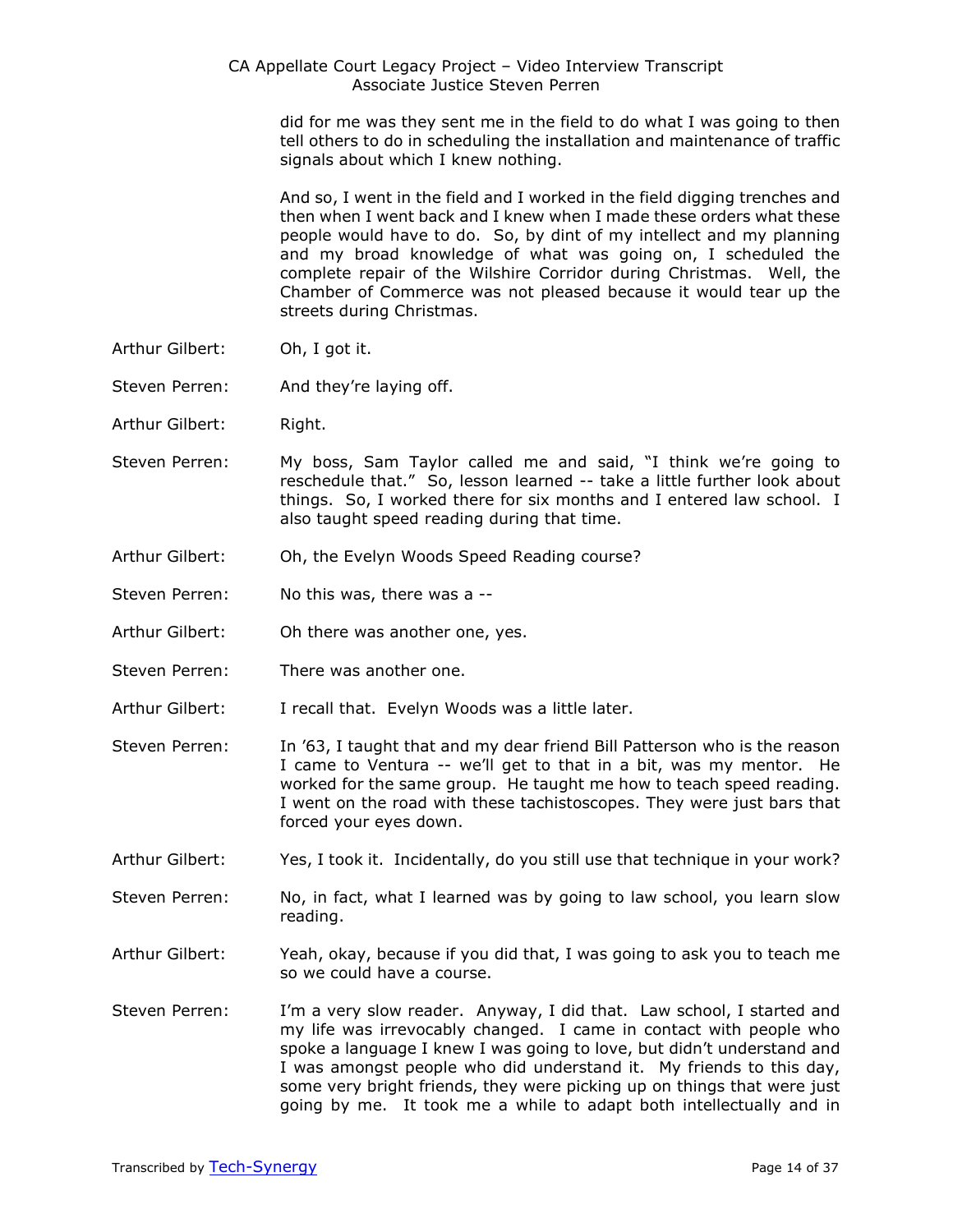presentationally and how to write and there were -- I never really had a good foundation in grammar or writing. I got through college and essays and then came law school, so I'm finally ready to write. Well, that's not law school writing. I didn't do particularly well the first year because I couldn't write. I couldn't write smart. I couldn't write issues. I wanted to write essays on the reasons for stuff as if it were history exam. So I came out about middle of the class. Next year I did very well, but I encountered somebody who just was a beacon for where I wanted to go and that was Murray Schwartz.

- Arthur Gilbert: He was the Dean.
- Steven Perren: He became the dean.
- Arthur Gilbert: Became the dean.
- Steven Perren: He was my criminal law professor.
- Arthur Gilbert: Yeah.
- Steven Perren: And he was -- he's what set the standard for me. I knew I wanted to be a criminal lawyer. I listened to the things he said and saw what the criminal law dealt with where it really was Sisyphus pushing the stone up the hill. It was one person. You may not win, but you fought the good fight and you read the cases and it just illuminated to me the nature of the structure of our society.

I didn't realize the degree to which that was so until much later. I ran into Professor Schwartz when I was at UCLA game in the press box after I'd become a judge and long story, I landed up in the press box and who's sitting next to me, but Murray Schwartz. Well, he was going to never going to be Murray Schwartz. He was Professor Schwartz then and after and before whatever, could never call him Murray. He was Professor Schwartz, revered the man and I think he was the most influential person I have had in my life in the law.

- Arthur Gilbert: Were able to tell him that at the meeting you had or how?
- Steven Perren: I sent him a letter.
- Arthur Gilbert: Did you talk to him when you were sitting next him?
- Steven Perren: Oh yeah we talked, we chatted up football.
- Arthur Gilbert: Good okay.
- Steven Perren: But he was wonderful and we had professors who are prosaic, we have professors who were stellar, we had a wonderful time. I made friends that are friends to this day. The law school experience for me was allconsuming as was downtown Westwood where we went after classes.
- Arthur Gilbert: Yeah.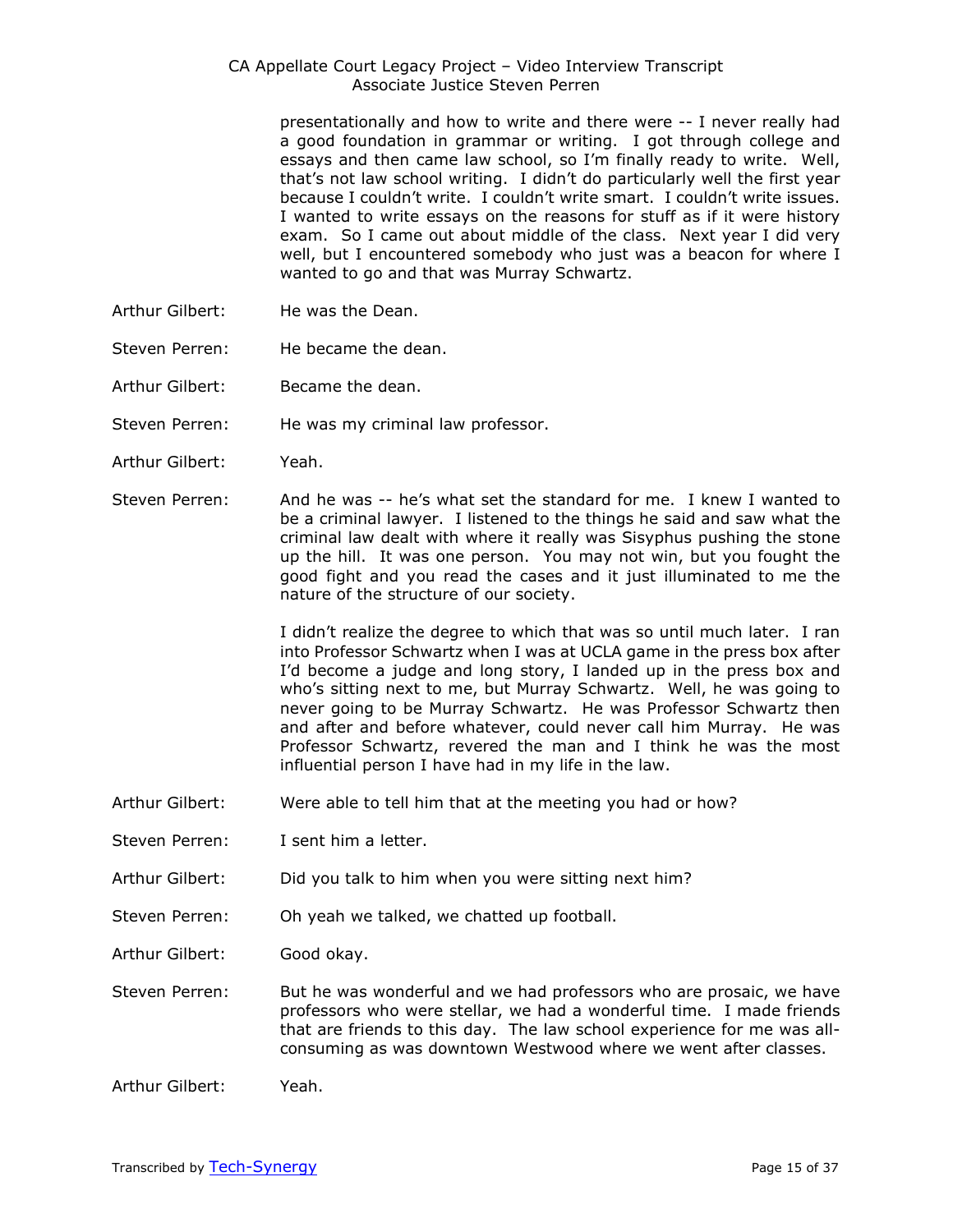- Steven Perren: To the BA which was a bowling alley, actually had a bar upstairs.
- Arthur Gilbert: The VD.
- Steven Perren: The VD, Village Delicatessen.
- Arthur Gilbert: Village Delicatessen, speaking of delicatessens.
- Steven Perren: And my life became all things in Westwood except I still lived at home.
- Arthur Gilbert: Okay. And home was in the valley?
- Steven Perren: In the valley. So, I commuted with a classmate of mine, two classmates of mine, Dick Weisbart who went on to Berkeley, but I did commute, didn't have a car, never owned a car. So, I borrow my family car. I don't know what I did. I got to the --
- Arthur Gilbert: You got to school somehow.
- Steven Perren: I got to school. And we had parking done at -- you couldn't park very long in the neighborhoods. They have one-hour permits.
- Arthur Gilbert: Right, I remember that too.
- Steven Perren: So, we had a schedule of car movers.
- Arthur Gilbert: Yeah.
- Steven Perren: We all leave our keys on the tires of the car. And this group, we would all agree where we would park initially and then whoever's day it was to move the cars, would run down and move all the cars to different locations. Because they chalk the tires and -- I don't know if this even means anything today.
- Arthur Gilbert: You are enterprising law students?
- Steven Perren: We were surviving.
- Arthur Gilbert: So now, so you're in law school and the Army intervenes. Does it not, what happens sir?
- Steven Perren: Well they didn't intervene just then, I was deferred.
- Arthur Gilbert: Okay you were deferred.
- Steven Perren: So, I went through law school for three years.
- Arthur Gilbert: Excuse me, is that the time you met your wife, Diane?
- Steven Perren: We met in 1961. Diane and I met in Spring Sing '61 when she was in a sorority and I was conducting the sorority-fraternity AE Phi Pi Lambda Phi course.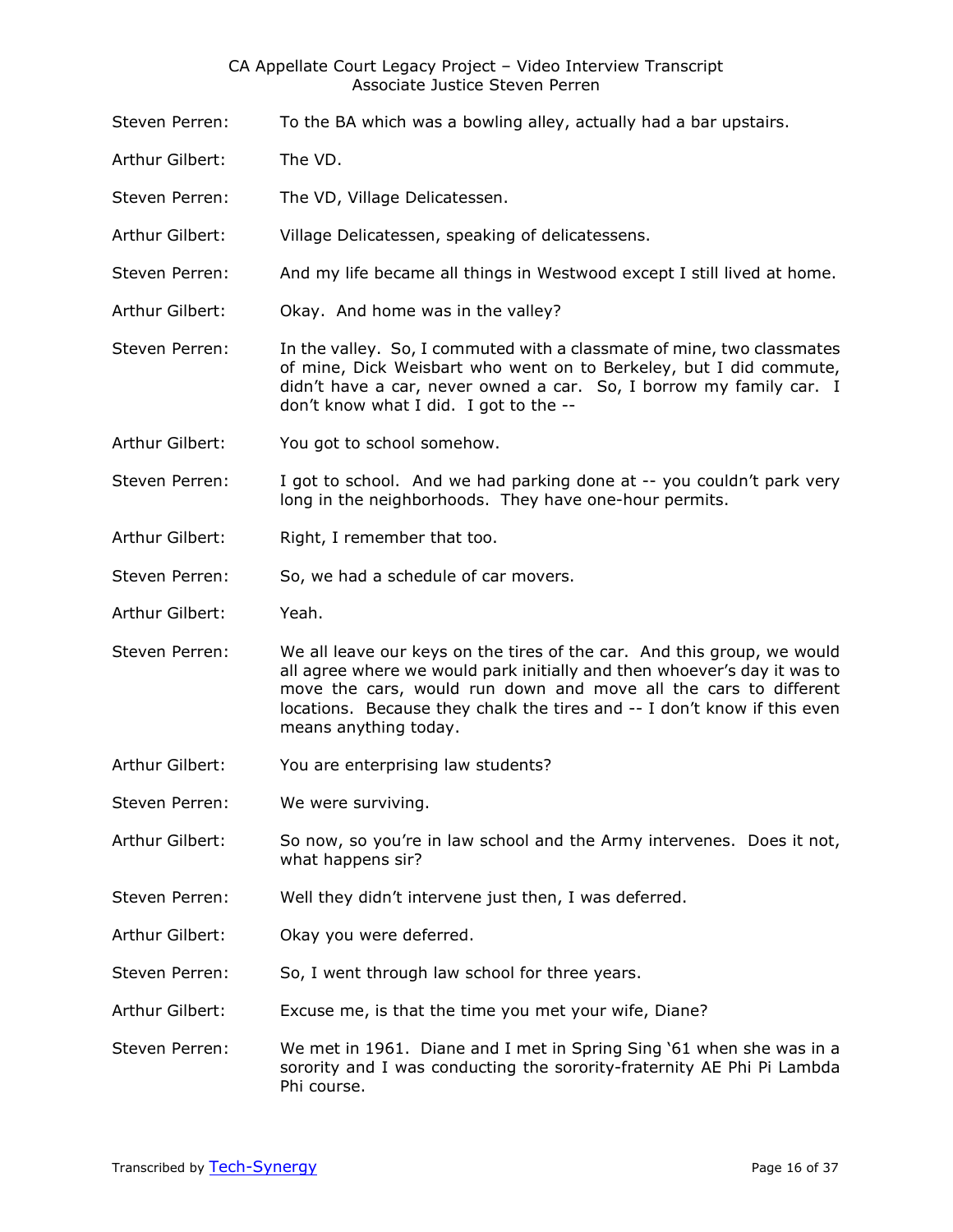- Arthur Gilbert: So people understand. Spring Sing was a UCLA?
- Steven Perren: Remains a UCLA function.
- Arthur Gilbert: Yeah, it's still there, right?
- Steven Perren: Yeah, and the performances were at Royce -- at the Hollywood Bowl where they're no longer are and I performed there with this chorus.
- Arthur Gilbert: So, what is it? It's like fraternity houses and sororities and musicals?
- Steven Perren: Dorm groups. Anybody who put together a group, you could audition.
- Arthur Gilbert: They could perform.
- Steven Perren: And they had different classes, different groups in competitions. I met Diane then. We dated for four years and stopped dating right before I went to law school. And the circumstances were such that she really wasn't terribly fond of me at that point and so it was not a pleasant break-up. And she told me not really to call. Well, I wasn't a very obedient servant and then we kind of rekindled our flame in law school. She'd hang out with us and she knew my classmates and she had friends and she was a senior at UCLA at the time.
- Arthur Gilbert: So she saw the light, finally.
- Steven Perren: No she lost the light because that summer after my first year of law school, all my buddies were looking for jobs. Well again, I'd save some money when I worked in the city. So, what the hell? So Diane and I had agreed to fly to Europe on a charter that UCLA students had put together on Saturn Airlines. If you've never heard of it, consider yourself blessed. And we flew to Europe and hitchhiked through Europe for two months.
- Arthur Gilbert: Wait a minute. So, she was pretty enamored of you if --
- Steven Perren: We had a great relationship.
- Arthur Gilbert: She's hitchhiking through Europe with you.
- Steven Perren: Yeah. We sort of healed our wounds.
- Arthur Gilbert: I guess so.
- Steven Perren: And after that, things got rocky and she just told me, "It just isn't working and let's call it." And I will call her periodically. She was a social worker down at Children's Hospital in Los Angeles. She was bilingual. She was terrific. I call her, she'd hang up. I call her, she'd hang up and went on for two years. I finally called her when I was a senior in law school in the spring of 1967 and as she says, "You again." Basically I said, "Don't hang up." And she says, "Why?" And I said, "Look, I'm going in the Army. I'm graduating law school. I'd like to get back together with you." And she said, "I'm not going to go on a date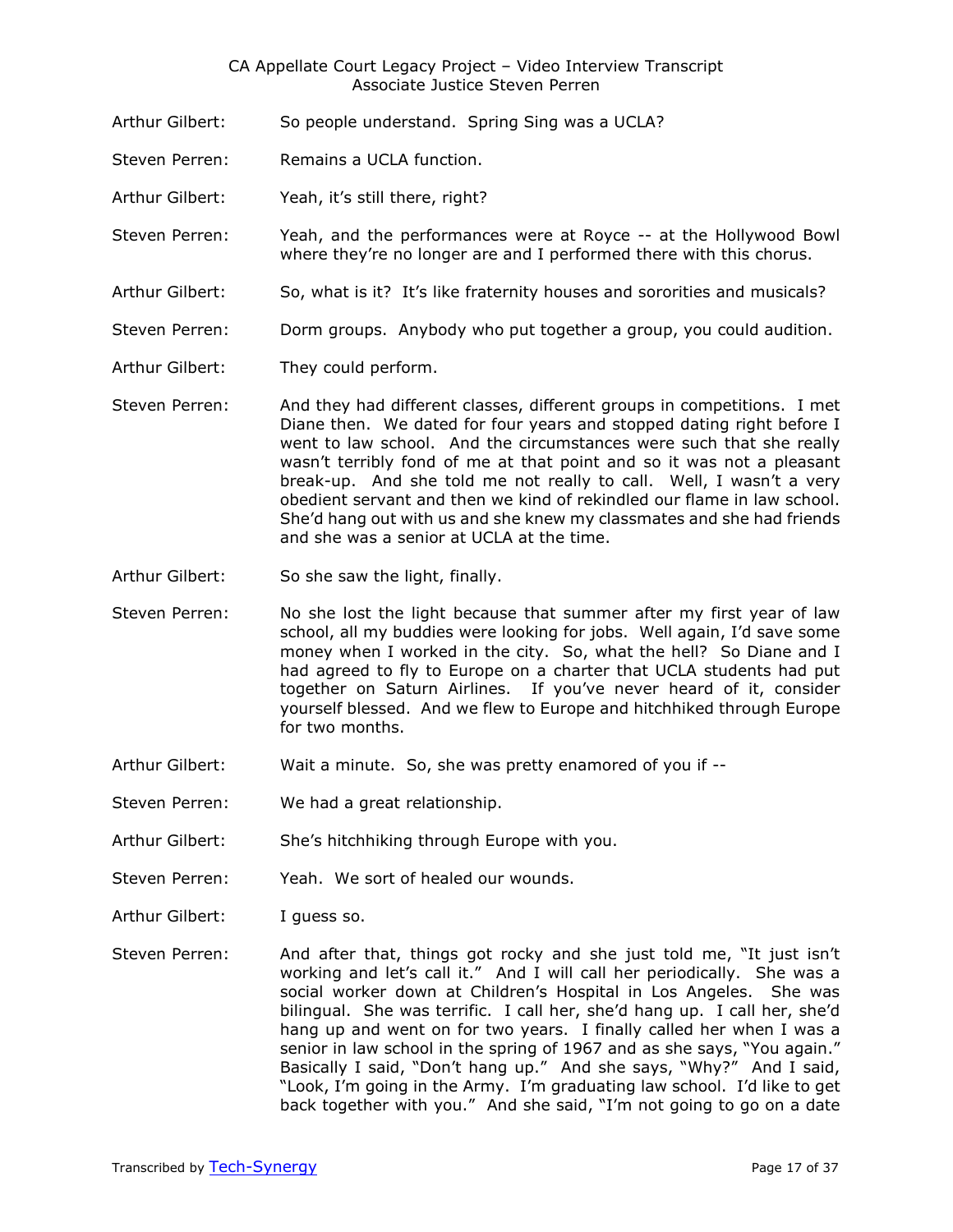> with you, but I will meet you someplace." Well I said, "I'm a bartender at the El Torito in Westwood." She says, "Fine, you stay on your side of the bar. I'll stay on my side." She ate my dinner, which was part of my pay.

> We started dating and it got very intense and then one day she walks into the law school. And all my friends knew her and were very fond of her. She walks in, and she says, "Okay." Now, by this time I'm standing in the hallway of the UCLA law school. The marble walls are there and all my friends aren't. They scattered to the winds for they were more perceptive than I. She walks up to me in the foyer and she says, "Look, either we get married or I'm just going out the door." This is now six years after we started dating, travel to Europe, broke up, typical story and she looks me square in the eye and says, "Either we get married or I'm going out the door." And I said to her, "Let's not rush into anything." My wife Diane looked at me as if to say, "You really are that stupid." She turns on her heels and starts to walk to the door and then one of those moments right out of the movies. I said, "Wait." She turns and she says romantically, "What?" And I said romantically, "Okay, we'll get married." And she said as the strings swelled, "Fine, I'll get back to you." And walks out the door. She did and we got married the month later.

- Arthur Gilbert: So, and then you travel through Europe?
- Steven Perren: No, that was two years before we travel to Europe
- Arthur Gilbert: Of course, right?
- Steven Perren: And then we traveled across-country. So, I'm coming out of the law school. Everybody's going off to this job and that job and I'm going in -- the notice from the Army said, "You're sent to a short duty military zone" or something like that. Well, everybody knew what that was. I was put in the Signal Corps and I went over and I -- anyway long story short, we drove across-country to Georgia. I got out of the basic signal school and I taught military justice. They had just passed the uniform code of military justice and all to reform what had become a somewhat archaic statute. And it came back again when I got to Vietnam because I had to teach it in Vietnam. And so anyway, I went to the signal school. We drove a cross-country again when I was sent over to the unit I was going overseas with, brought Diane back to LA. We drove down and as we went through Ventura, I remember seeing the courthouse at Ventura which then was a real courthouse in 1967.
- Arthur Gilbert: When you say then was a real courthouse.

Steven Perren: Today, it's the city hall.

- Arthur Gilbert: It's the city hall today.
- Steven Perren: And I said, "Bill Patterson works there. I'm going to go see him."
- Arthur Gilbert: Now he was a buddy of yours in law school?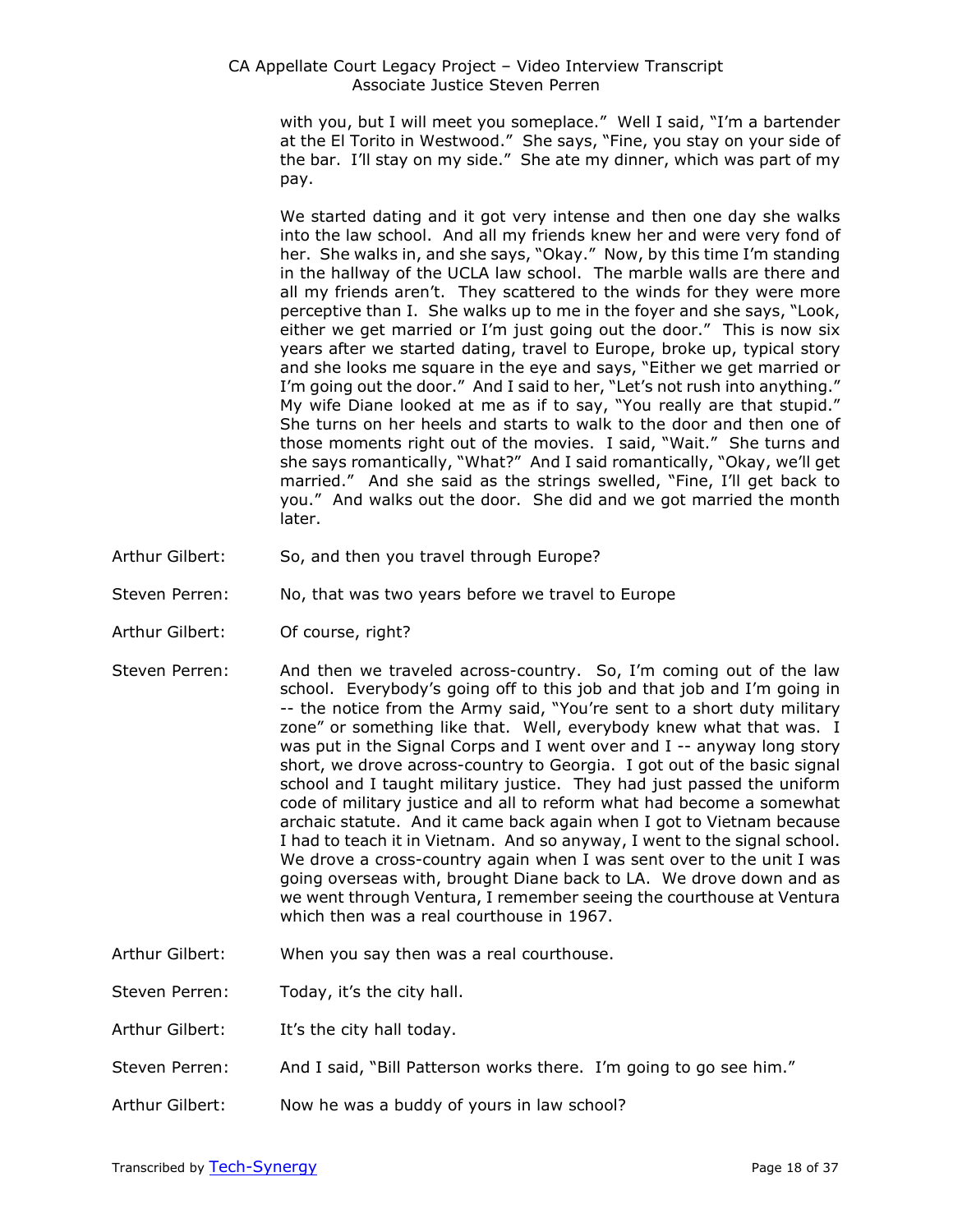- Steven Perren: He was my good friend at law school. He was the smart one and remained so. And I went to visit him and George Eskin who also had gone to UCLA became Burt Pines Assistant City Attorney, was the assistant district attorney in Ventura, was the assistant district attorney in Santa Barbara, became a judge.
- Arthur Gilbert: And also was an assistant to the city attorney here?
- Steven Perren: Yes.
- Arthur Gilbert: As well, and he became a judge. He's retired now.
- Steven Perren: That's true.
- Arthur Gilbert: And sitting by assignment.
- Steven Perren: And his wife is a state senator.
- Arthur Gilbert: And that's?
- Steven Perren: Hanna Beth Jackson.
- Arthur Gilbert: Hanna Beth Jackson.
- Steven Perren: So I go in to say hello to Bill and Bill says, "What are you going to do when you get out of Army?" You know, again my foresight went, "I don't know." So he introduces me to George who remembered me passingly from law school. He said, "We'll keep in touch." So I did. Overseas I went and I spent time in Washington. I was in Augusta, Georgia, Tacoma, Washington, and then I shipped out to Long Biên, Vietnam where I served 10 and a half months. Over there, I had as an adjunct to my ordinary duties, was military justice. I defended and prosecuted cases -- was my commander's convening authority for nonjudicial punishment. I was located right there, was known as Long Biên jail or affectionately known as LBJ where the prisoners were kept, and I ended up defending dope cases. I prosecuted a black market case and the word got out because the defendants were entitled to a lawyer to represent them under that military code that I had just been involved in when I was teaching it in the Southeastern Signal School.

00:50:05

So they flew me all over the southern half of Vietnam teaching military justice and they flew me around to defend people. I defended a case just off the Mekong Delta, prosecuted rather the NCO Mafia as it came to be known, was just diverting liquor and alcohol to NCO clubs and making a fortune. And I prosecuted one of those cases and I defended some dope cases out in another place on a rubber plantation in the South China Sea.

Anyway, that was my introduction to law in a very vibrant way when after winning two cases, the commanding officer at the Bayside -- won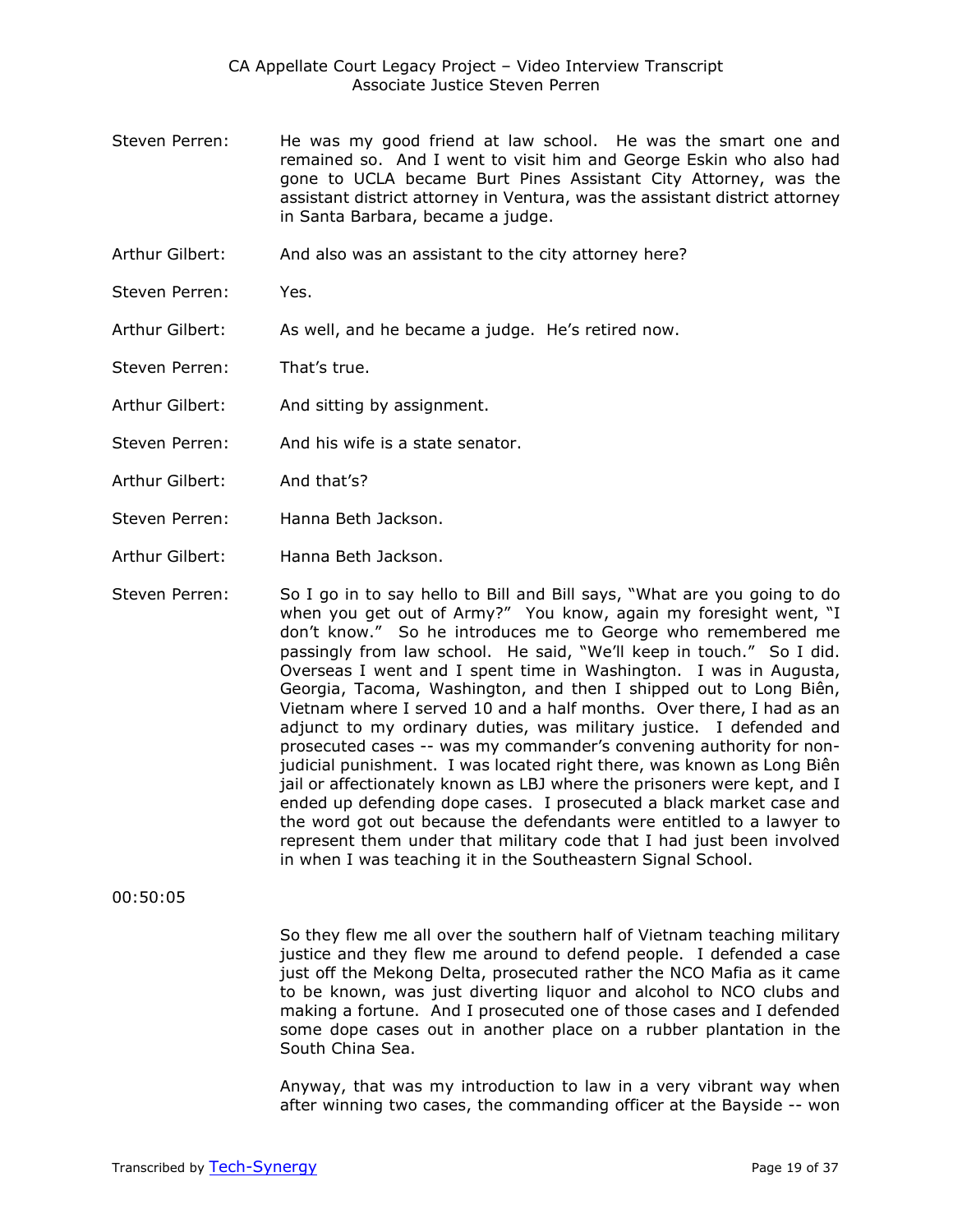two cases and gotten two guys off on marijuana charges -- called me into his office. I was in the middle of nowhere and it was a Thai base camp with American spotter planes. And the commanding officer, a colonel, looks at me says, "Captain Perren you did a fine job representing these guys, but here's the deal, discipline is very important in my unit and what you've done has disrupted that. You got 10 minutes to get your ass out of here or I'm going to have you shot."

- Arthur Gilbert: Boy, oh boy, wow.
- Steven Perren: I'm not so sure.
- Arthur Gilbert: I remember that story. You're telling me that.
- Steven Perren: I'm not so sure he was going to do that, but I didn't test it.
- Arthur Gilbert: You got that. You got out of that.
- Steven Perren: I got out of there. I did my tour in Vietnam. It was an interesting experience and I learned representing guys in helpless situations and in hopeless situations. I mean where are they going to turn? They're in the middle of a war zone. They needed someone, a lawyer, to help them. I helped them administratively. I helped in defending them. I prosecuted cases. I had a wonderful experience. It's almost embarrassing to tell you, but it was fascinating. I came back to the United States. I met Diane at the airport. There I am married. I have a car, a wife. I have a wife. She has a husband. Perfect parody and what are we going to do? So my father-in-law says, "Why don't you go up to something called Santa Clara County?"
- Arthur Gilbert: Santa Clara.
- Steven Perren: In San Jose. I understand there's some industries getting developed up there. Maybe, they'll need lawyers. There was no Silicon Valley at that time. So, Diane and I -- I had no prospects -- zero -- get in the car and we start driving north and I said, "Let's stop off and see if there's a job available here in the DA's office in Ventura." I've been in touch with George. So, we pulled into the place, I walked in the office in Levi's and a t-shirt, I said hello to George. Four deputies had left the DA's office and, in those days, they literally threw you out of that office after no more than three years because it was not a career. What he deemed the DA wanted was people who are going to be vigorous and then get out and make a living. So, I was hired by George on the spot because four deputies had left. He said, "Can I go to work tomorrow?" I said, "Could I at least have the weekend to find a place to live?" And that was the start of it, and I spent two and a half years in the DA's office, went to work with a PI defense firm for four and a half years, left that firm, Benton, Orr, Duval & Buckingham and went to work with Allan Ghitterman in Ghitterman, Schweitzer & Herreras was the name of it.
- Arthur Gilbert: Right. So you were doing prosecutorial work?

Steven Perren: Yeah.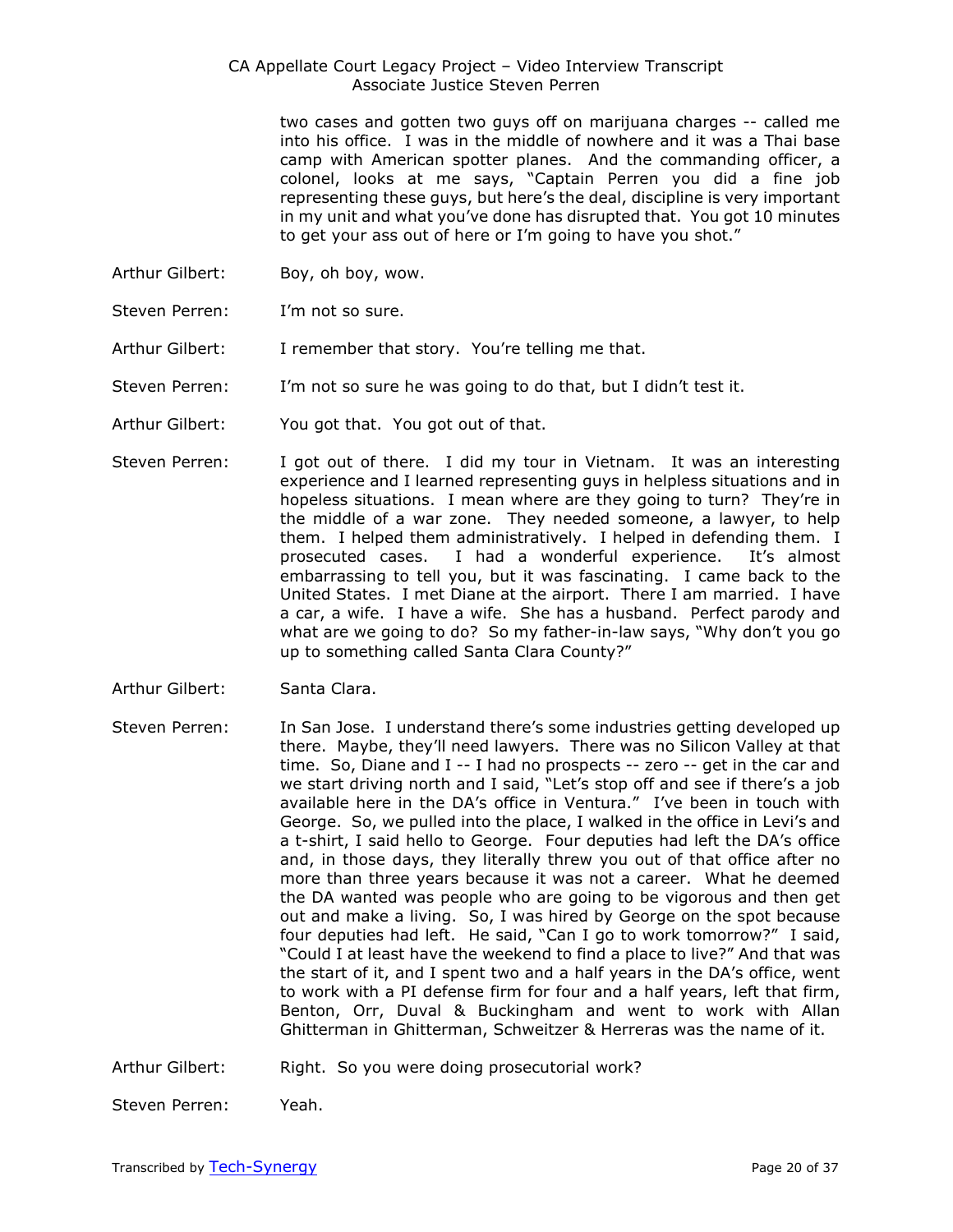- Arthur Gilbert: You were doing insurance defense and you were doing plaintiff's work. You're on both sides.
- Steven Perren: Right.
- Arthur Gilbert: You got quite an experience in the trial level on both sides of the --
- Steven Perren: I did.
- Arthur Gilbert: -- counsel table so to speak.

Steven Perren: Yeah, and unbeknownst to me, that's what I needed to do. I didn't do it because that's what I needed to do. I just did it. In the process, I'm one of those liberal guys and I got all the DA CLU to represent a guy and in a strawberry strike who'd been arrested by the police for assault on a police officer. There were photographs of him on the front page of the Ventura Star Free Press, our local paper, showing my client with a picket sign about to hit a police officer over the head. Well that isn't what happened actually. I got called to represent that guy. I couldn't believe it. What the heck can I do? They got it in a photograph.

> But I went down to NBC News and they gave me a motion picture film of exactly what happened. They said, "Well, we'll give it to you, but we need a subpoena." So I wrote a subpoena, something called subpoena and I signed it and gave it to the guy. He said, "Fine, here's your film" and it showed that my guy wasn't attacking the police officer as he was poised this way, appearing to strike. He was actually discarding the sign as he was coming forward to try and pull the police officer off his wife who had been slammed down on the hood of a car.

> The DA called NBC News about 10 minutes after I had. Shortly thereafter, a couple of friends of mine from the DA's office walked in and said, "I understand you got some motion picture films." I said, "Yeah." "Can we see it?" I said, "Yup." I showed it to them. He pled to a disturbing of the peace. End of case. And I did some other work for the farm workers, whatever and that amalgam of experience, I tried cases, just done the things that you've described, acquitted me well in the eyes of Jerry Brown.

- Arthur Gilbert: And your colleagues and everyone else, I mean it was really quite an interesting career.
- Steven Perren: It was.
- Arthur Gilbert: So Jerry Brown, now that's a familiar name.
- Steven Perren: You think.
- Arthur Gilbert: Now this was Jerry Brown who is running -- this was his first --
- Steven Perren: This was the end of his first term.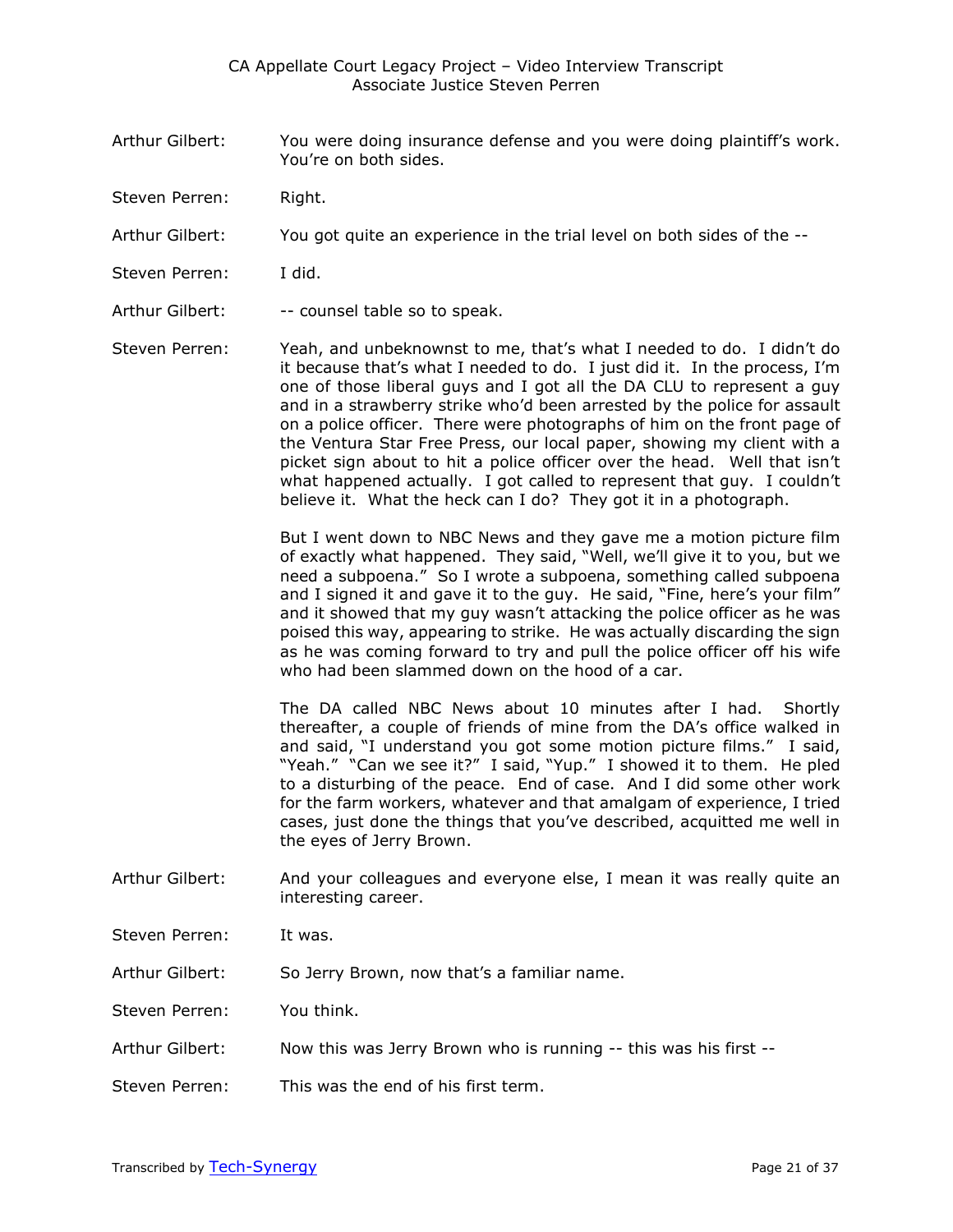Arthur Gilbert: Okay, the end of his first term.

Steven Perren: You had just been appointed to the Court of Appeal a year before.

- Arthur Gilbert: That's right. I was appointed at the beginning of his first term and you're now appointed at the end –
- Steven Perren: End of his --
- Arthur Gilbert: -- of his first term.
- Steven Perren: I'm at the end of his second term.
- Arthur Gilbert: The second -- no.
- Steven Perren: Yeah. Deukmejian came in right after that.
- Arthur Gilbert: No, wait a minute. I'm talking about you being appointed to the Superior Court.
- Steven Perren: Superior Court.
- Arthur Gilbert: Now, when was that?
- Steven Perren: That was December 1982.
- Arthur Gilbert: Oh my goodness. That's right.
- Steven Perren: And you were appointed --
- Arthur Gilbert: We've been together so long I'm thinking back to the first iteration of Jerry Brown's --
- Steven Perren: No, you've been appointed --
- Arthur Gilbert: I've been --
- Steven Perren: This was the first iteration of Jerry Brown.
- Arthur Gilbert: Yeah.
- Steven Perren: This was his second term of his first iteration.
- Arthur Gilbert: Got it. Got it. That's right.
- Steven Perren: And so we had known each other, you and I, and so I got appointed, but everybody was terrified that George Deukmejian -- Jerry appointed, must have been 50 judges --
- Arthur Gilbert: Yeah.
- Steven Perren: -- all over the state. We were all terrified --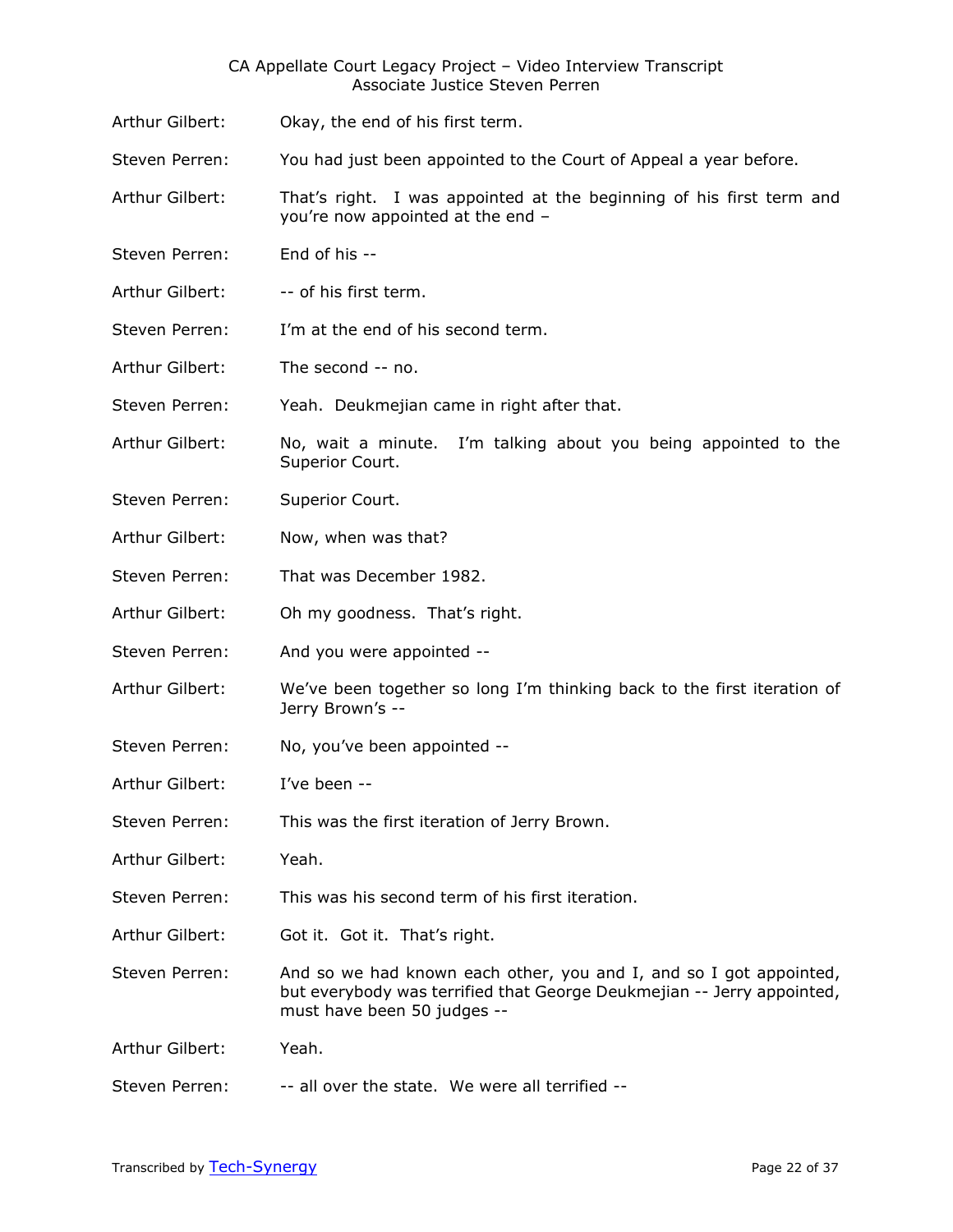- Arthur Gilbert: Now, this is just at the end of his term.
- Steven Perren: End of his term.
- Arthur Gilbert: Because he appointed --
- Steven Perren: The last day.
- Arthur Gilbert: The last day there was just massive --
- Steven Perren: He called you the last day.
- Arthur Gilbert: Yes. Yeah, I understand.
- Steven Perren: And they organized secretary of state office in four different places, San Diego, Los Angeles, San Francisco and Fresno. And like soldiers going off to battle, we went into the recruitment station and went through a series of stations where we signed the documents, secretary of state signed the commission. We were sworn in by a judge from the Superior Court. That was on a Sunday. Monday was a holiday and Tuesday I was a judge.
- Arthur Gilbert: Now in those days, so you were appointed, they had a Municipal Court?
- Steven Perren: They certainly did.
- Arthur Gilbert: That's a court that doesn't exist anymore when there was the consolidation.
- Steven Perren: That's correct.
- Arthur Gilbert: And what was your first assignment?
- Steven Perren: My first assignment was in general trials in the Ventura County Superior Court. There had been four new Superior Court judges appointed, Mindy Johnson, me, Allen Steele, Jim McNally.
- Arthur Gilbert: Now, you were appointed not to the Municipal Court, but the Superior Court?
- Steven Perren: Right. And I remember the phone call, Governor Brown got on, I never met the man. I never anything the man. He says, "Steve?" He says, "Yeah, I'm going to appoint you. I'm going to put you in the Superior Court. Is that okay?" We didn't argue much and he said, "Well, good luck" and the line was, "Keep the faith." And then I talked to the appointment secretary and all the arrangements were made and so on a Friday, I'm a guy waiting at a telephone, and on a Tuesday, I'm a judge in the Superior Court. I'll never forget it. I tried, started out, and we were a vertical, we were a general, the old traditional court. You had the Municipal Court. You had the Superior Court. You had a presiding judge. You had a criminal department and then because Ventura was so small, you had extra duties with -- probate might be your job -- a Juvenile Court was -- I think they had two days a week for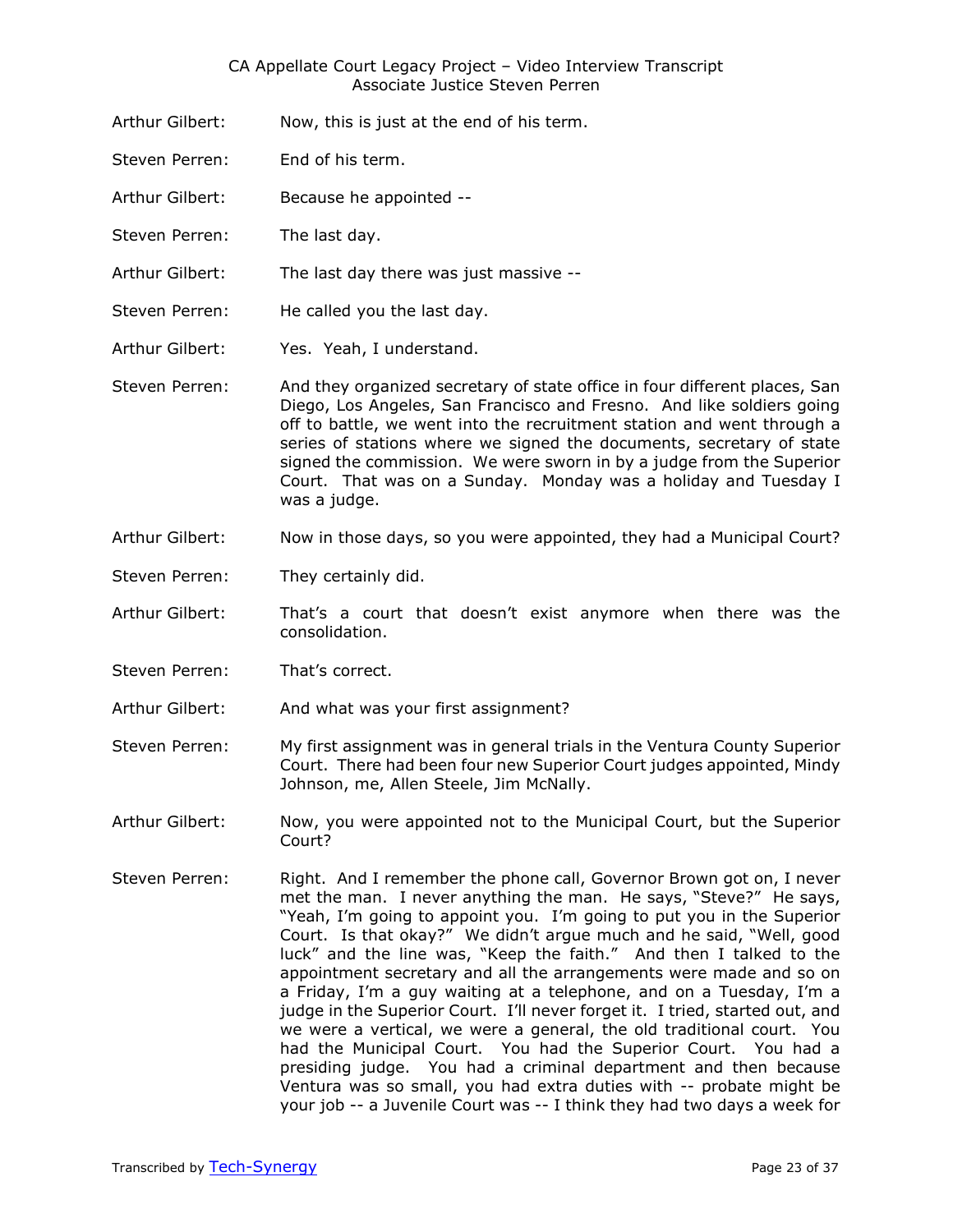juvenile delinquency and one or two days for juvenile dependency. It is nothing like today.

01:00:08

- Arthur Gilbert: Yeah, now, I know you tried a variety of cases and I know that because at that time --
- Steven Perren: You were reversing me.
- Arthur Gilbert: No, I was reviewing your cases and there's a little private joke between us, you used to articulate which I think many of the lawyers enjoyed your reasoning, you go back and forth and consider and I wound up -- I mean, I'm going to confess this now, you and I both know it. I used to imitate you at our conferences when I'm reading the transcript on your appeals. On one hand you were like a rabbi, on the one hand we have this -- but on the other hand and he makes a good argument, you go back and forth, summarize everybody's opinions and then come up with your decision and I said he's already a Court of Appeal justice.
- Steven Perren: Well, I felt a duty to do that.
- Arthur Gilbert: Yes, I understand I think that was very admirable, not only was it extremely helpful to the lawyers who appreciated it but to the court, the Court of Appeal, you let people know what your reasoning process was.
- Steven Perren: I felt the most important thing for me was, win, lose or draw, all of the parties had a right to know that somebody was listening, their attorney did their job and that the judge actually thought about and could tell them why they got the result they got. I've been in courts where the judges were peremptory and there's been a change in the entire judiciary from that day and that was a transitional time. And today it is a much more user-friendly environment.
- Arthur Gilbert: Yes, and you started the user-friendly approach because people -- and you made people feel like it could just -- you could tell from reading the transcript that it was important to you to make litigants and the attorneys feel welcome. You talk to them as not some God on high, but as a person with a job who had to make a decision.
- Steven Perren: I'm reminded of one of the first sessions we had in our court.
- Arthur Gilbert: When you say our court, you mean the Court of Appeal?
- Steven Perren: Court of Appeal, when I joined you, Steve Stone had stepped down and created the vacancy and I was appointed into it and it was you, me, Coffey and Kenny [Kenneth Yegan].
- Arthur Gilbert: Justice Paul Coffey, who is retired now.
- Steven Perren: He is and Kenny is still sitting and we are the three senior ranking in terms of service, justices in the second district, one, two and three.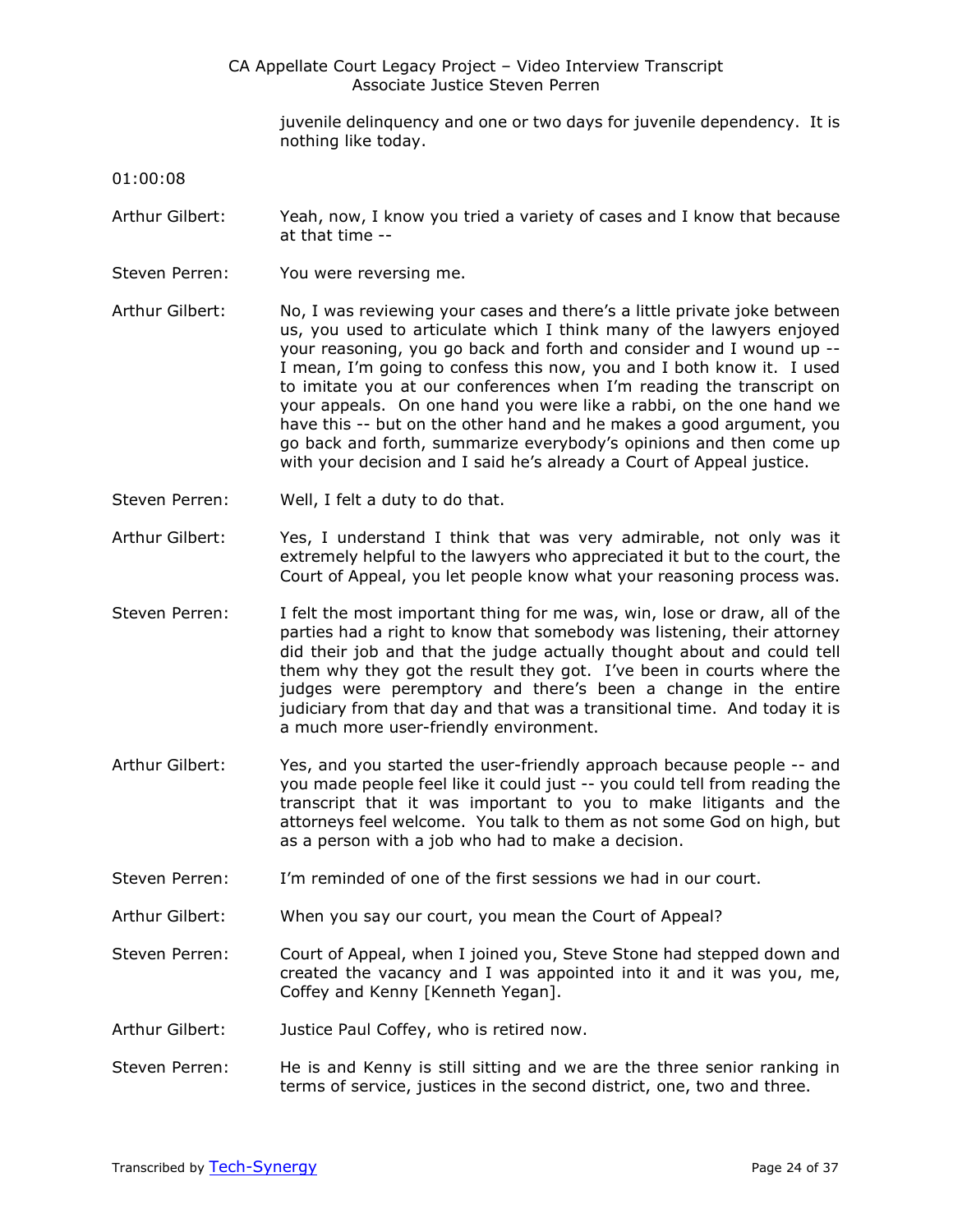- Arthur Gilbert: Yeah, probably in the state almost.
- Steven Perren: We're up there.
- Arthur Gilbert: Yeah.
- Steven Perren: And we're sitting in our courtroom and I'd ask the question, I'll never forget you did this, and I asked the question of a lawyer and I did it - well on the one hand you were -- and you spontaneously said, I knew it, I knew it. It was pretty funny.
- Arthur Gilbert: So I want to back up a little bit on the superior court. You had a number of passions, you -- just want to touch on briefly then we'll get to the Court of Appeal, you were the determinate sentencing law was passed, a very, very complicated set of laws that rivaled the internal revenue code and trying to figure and you became really one of the state's experts on it. You knew this very arcane sentencing procedure with such, and you explain it with such clarity, it was really quite remarkable, and I also want to talk about your passion for juvenile justice.
- Steven Perren: Right.
- Arthur Gilbert: So, let's talk a little bit about the determinate sentencing law and how could you get an interest in there?
- Steven Perren: Well, I love criminal law and as a trial judge, I'd come out of an act of criminal practice because -- the last law firm I worked with was a workers' compensation firm and I represented workers who were in need of representation, criminal courts and also we would do third-party tort actions. I just love the criminal law, I can't explain it any other way. So, when I got into the court, we had our orientation, we had judges' college, and our speaker on sentencing, now, the determinate sentencing law had passed in 1978, had passed in '76, was effective in '78. And it fascinated me. I can't explain it, you know, it just did. And I learned it, and I had good teachers and judges.

There were two teachers who shall remain anonymous who taught it by saying you cannot understand this.

- Arthur Gilbert: You cannot understand this.
- Steven Perren: You cannot understand this addressing the entirety of the audience but I'll explain it to you, we'll explain to and you call us if you have a problem. That didn't seem to me to be a very positive approach on how to teach anything. So I went to Norm Epstein who was the dean of the judges' college and I said, you know --
- Arthur Gilbert: And one of our very revered justices, he just recently retired.
- Steven Perren: Well said and well deserved. And I said you know these guys taught this course and it was just awful because they basically taught us with the premise that we couldn't understand it and it was wish-fulfillment because by the time they were through teaching it nobody could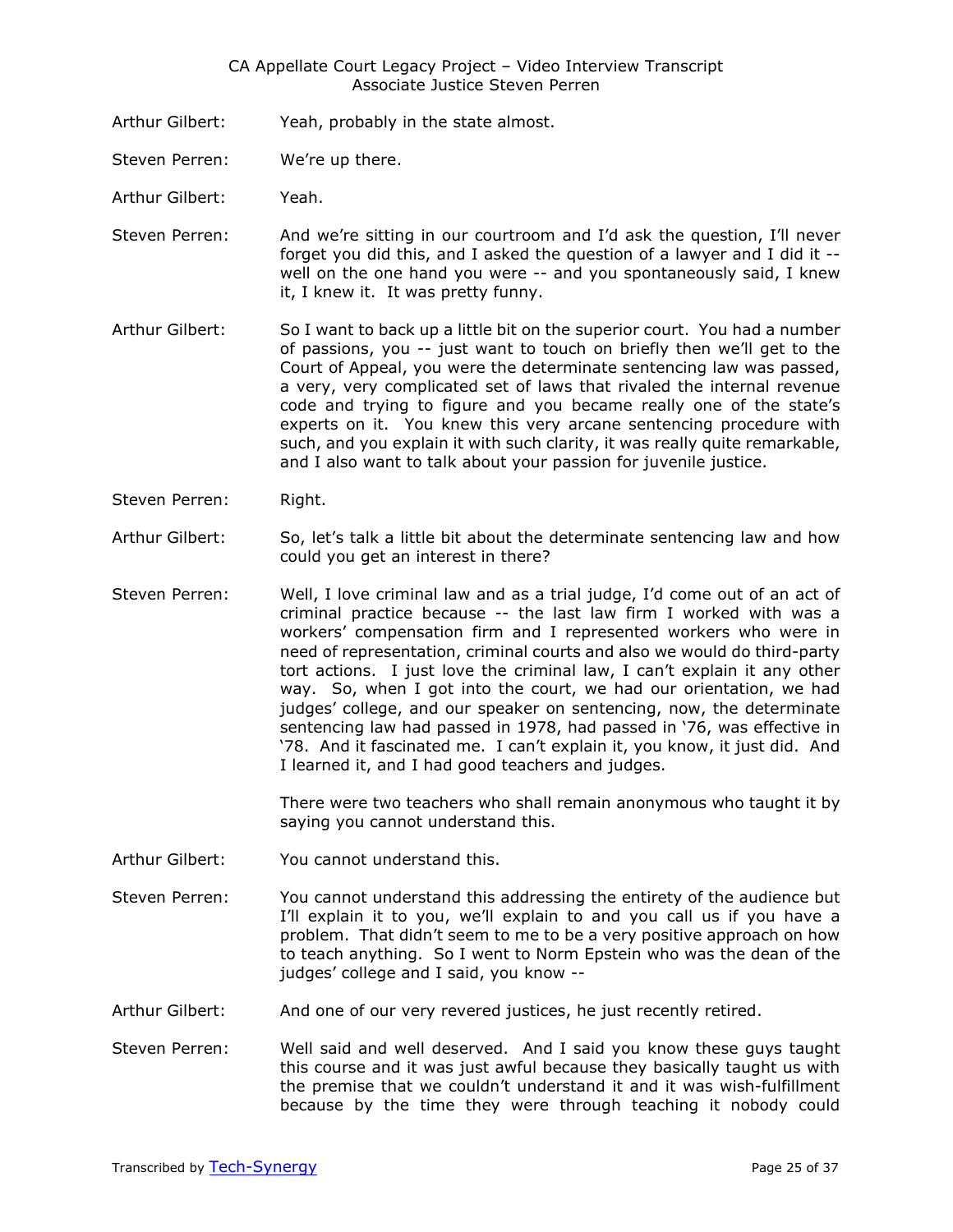understand it. Anyway, so I had -- I ended up going into new judge orientation. These two guys cease teaching criminal sentencing and I taught sentencing for over 10 years at the judges' college. Bob Thomas taught it with me and a wonderful judge from Northern California. Her name escapes me at the moment, but she was -- we taught determinate sentencing for over a decade. And so I became very intimately familiar with it, loved it and taught it to DA's, I taught it to PDs, I taught it any chance I could --

- Arthur Gilbert: PDs are public defenders.
- Steven Perren: Public defenders, yeah. And when I got to our court, I wrote -- I had been involved with a program at Stanford University, which was a sentencing project, the idea being that it's very -- for the viewer, the Law of California was extremely punitive from 1978 until roughly 2000. Its sentences were extremely long. Probation was prohibited in many cases and the legislature was only concerned with adding ways to make sentences longer. The prison population quadrupled. It was a time of law and order. And anybody who thought or suggested they weren't in favor of something that increased the punishment for a crime, whether as an enhancement to the crime or as a substantive crime itself would be dinged. It was a conservative state. We had two conservative or moderate governors for a 16-year period. And sentencing was brutal. And judges were doing the best they could. The tool they had, they had a problem that required a scalpel and the tools they were given were axes and saws. And a lot of judges worked very hard to -- most judges worked very hard to make scalpels out of those instruments. The tenor of the law changed, and I was involved in the Stanford project because they knew that you could never change the law to make a sentence less. And in fact, I was with a group that was headed up by Bill Lockyer who became the Attorney General of California -- was a state senator at the time, and we put together an entire new sentencing law. SB-1 I think was the number. It passed both houses of the legislature and the governor vetoed it. And the stated reason was it was too lenient on parolees in the governor's message of rejection. So that died. It really was a very -- I thought a reasonable approach to organizing what is a very disorganized code and remains so. In Stanford, a professor up there had gathered together a working group of all over the state, from all disciplines affected by the criminal justice system, judges, lawyers, DA's, PD public defenders, sociologists, probation officers, you name it, police officers and the idea was to develop a sentencing commission which had been done in Minnesota and in North Carolina, understanding that the legislature often would not want to mess with sentences. The idea was that a commission would review sentences policies and such and make a recommendation to the legislature, which if not opposed would pass or if opposed they would vote on it and say well that was a recommendation.

That's what they did in Minnesota. That's what they did in the Carolinas, and we tried to get that through in California and it just never really got any traction.

Arthur Gilbert: But at least now, we have something going.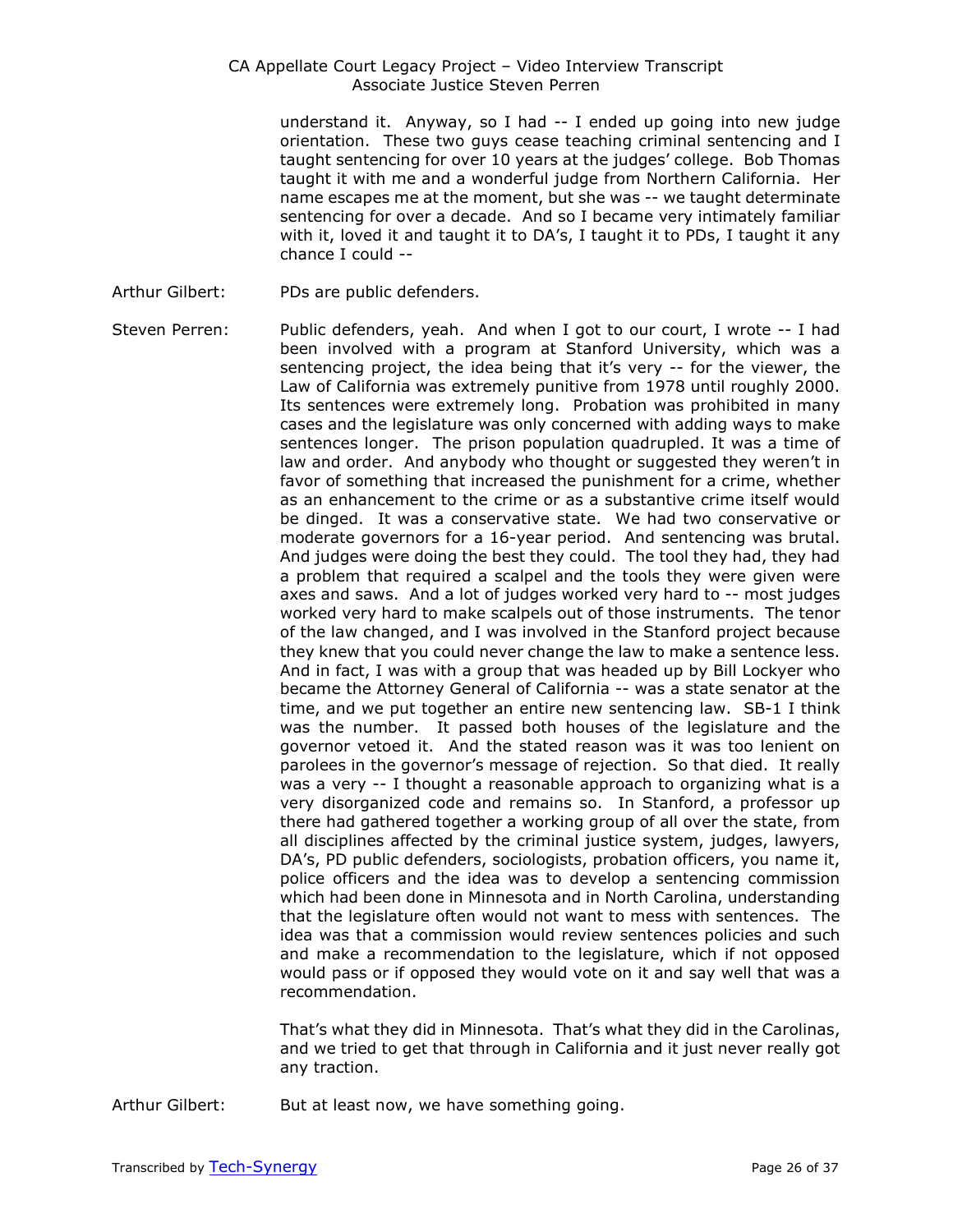- Steven Perren: We have a lot going.
- Arthur Gilbert: Yeah, but I mean you were at the forefront of sort of getting --
- Steven Perren: I was in the group.
- Arthur Gilbert: Okay, let me move along if we can.
- Steven Perren: Right.
- Arthur Gilbert: I just wanted to briefly touch on juvenile justice. In fact you spearheaded so many innovations on the Superior Court. In juvenile you're a state expert on it, you've lectured on it. You've won awards for it and in fact, you have an entire complex named after you in Ventura -- Perren Center I think it's called -- and you're still alive and you have a building named after you, that doesn't happen very often. So just give us -- because I want to move on to the Court of Appeal. But you made such an impact in juvenile court I think --
- Steven Perren: That was an accident also.
- Arthur Gilbert: A lucky accident for everybody.
- Steven Perren: It was for me, yeah. I was the presiding judge of the court and I had a juvenile court judge who didn't seem to have much time in which he was engaged being a juvenile court judge. So I decided -- I transfer myself out of the Master Calendar Department, which is what historically the presiding judge had sat in. We had a very experienced civil litigator who just been appointed -- Richard Aldridge -- to our court who's now a retired Justice of the Court of Appeal. And I said, look, this guy gets it let him do that and I'll do juvenile court because it doesn't consume a full day, every day, and I'll have time to do my administrative duties and more effectively. Boy was I wrong. Juvenile court how much time do you want to spend on it, as much as you want and I wanted a lot. So ultimately what became a job of convenience became a passion, if not an obsession. I served for three years there initially and transferred out at my request because I just needed to get out of there for a while. And I loved it. Two years later I went back and did two more years in juvenile court. I felt it was the place where you could really make a difference in somebody's life. It's arrogant to think I suppose as a judge well I can make a difference, well we all think we can make a difference and we do. But I had the difference right in front of me. These are kids who had to resist gangs -- when a mother stands up in the audience and says judge would you please just order him to this town in Mexico, which our family is from? It's too tough up here for him, the gang infestations particularly in Oxnard were corrosive. You would make orders telling kids to get out of gangs when a kid looks at you and said judge I really would like to, I can't. And what the kid said was I had two choices. I can be in a gang and at least I have allies, if I get out of the gang, now all the other gangs which hated me when I was in the gang still hate me, but now the gang hates me too, I have no refuge. So, we had to work on that with those paints on that canvas. And we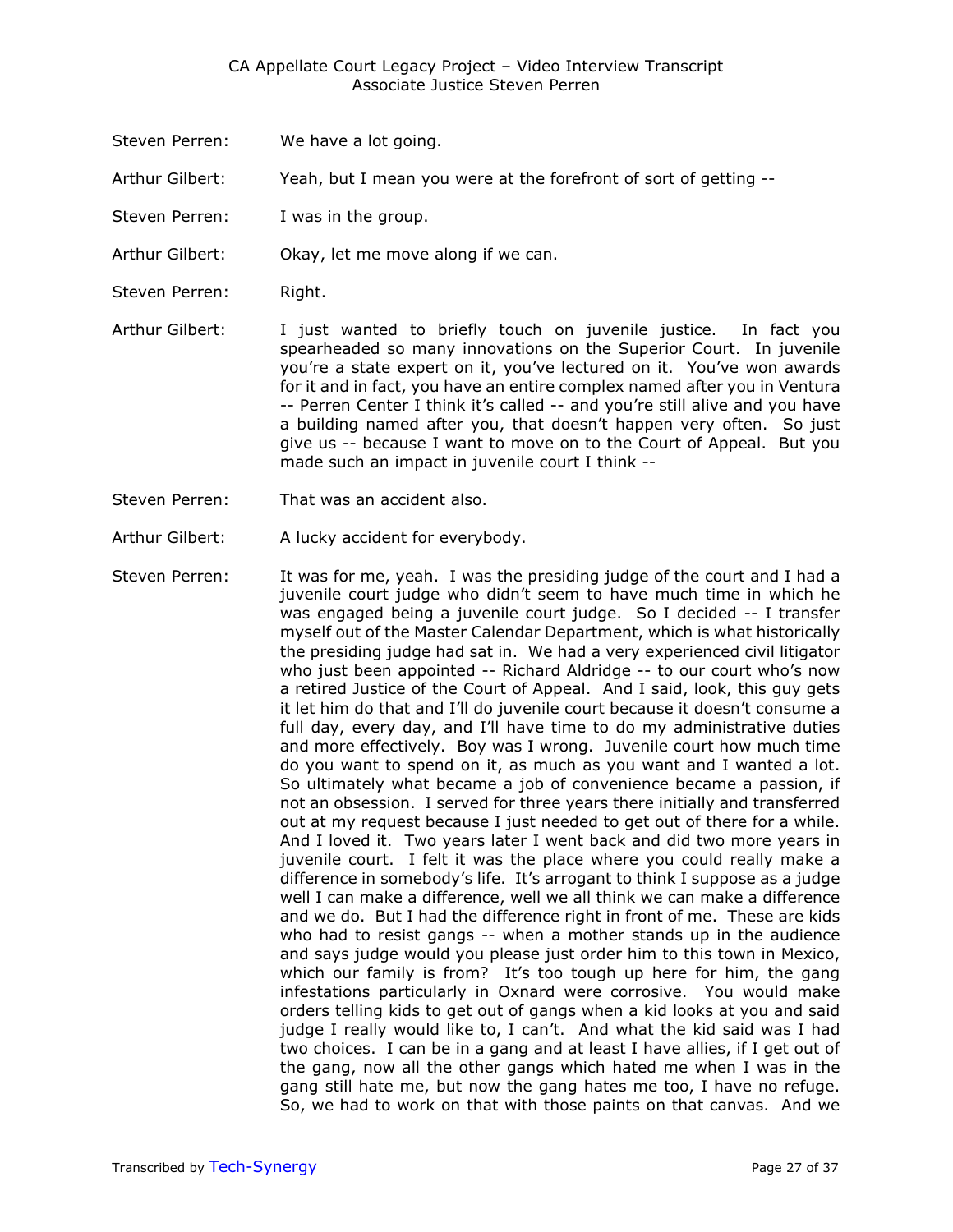worked with probation officers. We had a juvenile justice group out of the county that worked together, but the things that would happen in juvenile court, the one that always comes to my mind, was a kid named David. He's 14 years old and he was a stone-cold alcoholic and his mother was desperate. She was sitting in court saying help me. So, I said well he's been picked up for public intoxication and he's on violation of probation. So I'm just going to send -- I'll give him 90 days in juvenile hall to dry out, I paused -- or David, I will give you a choice. You can go to AA every day for 90 days and I won't send you into the hall, we'll keep you on probation with no other consequences. I've made that offer to others before and they turned it down. David said sure. About 80 days later he's in my court and my heart just sank.

He's there, his lawyer is there and I -- then I took notice of the fact he wasn't on calendar. His lawyer says your honor he's not on calendar. So great to see you David, I hope everything's okay but, well judge, he's getting his 90-day chip at AA, could you please come to his AA meeting when he gets his 90-day chip? It was in Santa Paula at night, sure, you know sitting at a table in AA with that kid sitting next to me, succeeding in his recovery with the assistance of a Community of Alcoholics Anonymous as it go around the table. Hi, I'm your -- I'm Joe I'm the alcoholic president -- I'm Fred, I'm Nancy, whatever and I'm an alcoholic, which is you know that from what they say at AA. It comes to me. I don't drink hard liquor. I mean, I like wine, I like beer, but I'm certainly not an alcoholic. So what do I say? So I said I'm here for David. And everybody is saying hi Steve, you know, I didn't say who I was, or why, just said I was there for that reason and David introduced himself, "Hi I'm David I'm an alcoholic." No, David was the kid, he was the child and his mother was his lawyer who when it came her turn to introduce and said "Hi I'm his lawyer and I'm an alcoholic". Yeah, exactly my eyes bugged out too I had no clue.

The vibrancy of that moment will live with me forever. Parents coming up to me on the street saying thank you for locking a kid up. Now I'm sure there is a like number of them that have a dart board at their home that they're throwing at a portrait of me, but I loved it in there and the attorneys worked together. It was enriching every day. It was tough every day. We would cry every day. I was just as a concerted collegial effort to try and improve the quality of life for people.

- Arthur Gilbert: Terrific. I just want to get to the Court of Appeal and so now and we can talk for the next couple of weeks here because --
- Steven Perren: We are going to.

Arthur Gilbert: It looks like it and it's because you have such rich stories and they're so compelling but I just -- you came up with an idea. Did you not of having all the facilities that are necessary for juvenile justice in one place.

Steven Perren: Yes.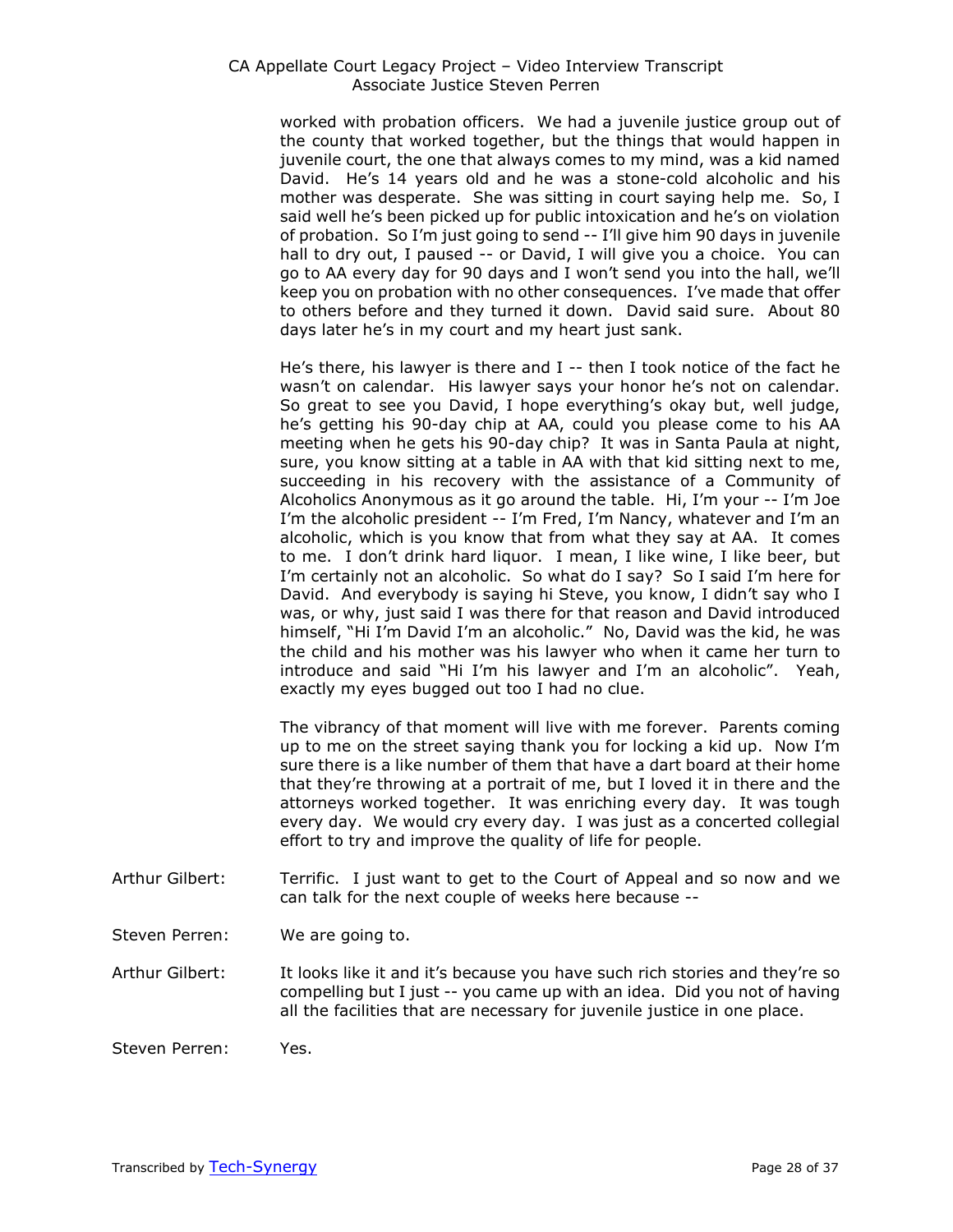- Arthur Gilbert: So for example, they don't have to go across town to the probation department then come to court for one thing and so on. There's a whole complex.
- Steven Perren: Yes.
- Arthur Gilbert: That you -- that's been put together in your name, could you just tell us briefly --
- Steven Perren: What happened I got a call from the probation office and said we need you to go up to Sacramento with us, there is a \$120 million dollars of a pot, they're going to distribute. All the counties are applying for it for services. It's a one-time federal grant, can you make the pitch for us for juvenile court? I said, "sure what do you want?" He said "we want \$42 million dollars." I said, "that's a third of the pot you're not going to get that." He said, "well if we can't get that we can't get anything because we can't do anything with less." Okay, so we go up to Sacramento. We are in a motel that is as run down as anything you have ever seen and corrections people from all over the state are the board. I was given my -- our chief probation officer made his pitch and then I made the close and I gave a 10-minute -- they said you have just 10 minutes. I said "it will be the most important 10 minutes of my life" and I made a pitch, it was effective, and 40 some odd counties have applied for money and we got a third of it. And that was the consequence of how we went over that. It was the juvenile justice facility and as I was coming to the Court of Appeal, I was contacted by our executive officer, Sheila Gonzalez, who said they want to name the facility after you. I said, "I don't want that." And Sheila had a way and she said, "Let me tell you who is going to get named after if you turn this down. It's going to be named after a supervisor who opposed its construction." I said, "I can't have that happen." She says, "Your call."
- Arthur Gilbert: She knew how to do it. And in fact, I recalled being at that ceremony.
- Steven Perren: Right.
- Arthur Gilbert: When they spoke about you and I'm still moved by your acceptance and the feeling that you with your voice cracked about bringing your family's name, your father. You mentioned that, it was really quite moving.

So, and you have this joke, you tell us all the time. You said I can see these kids saying, yeah, I'm getting sent to Perren. So, but anyway, it's a really a great source of pride in the community and it's really made a major difference and that has to be one of the most enriching experiences I can imagine anyone can have. So, you've got some - you've really made quite a difference. So now, I want to move to the Court of Appeal we've been -- I mean we could talk for the next few weeks about your life and all the things you've done because you've made such an impression on so many people and we joke about you being the mayor of Ventura. I can't go to lunch because with you, no one can, because everybody's coming up to the table saying hi I did this, remember you did this for me and so on. We walk down the street, you know everything about Ventura. Everybody knows you've been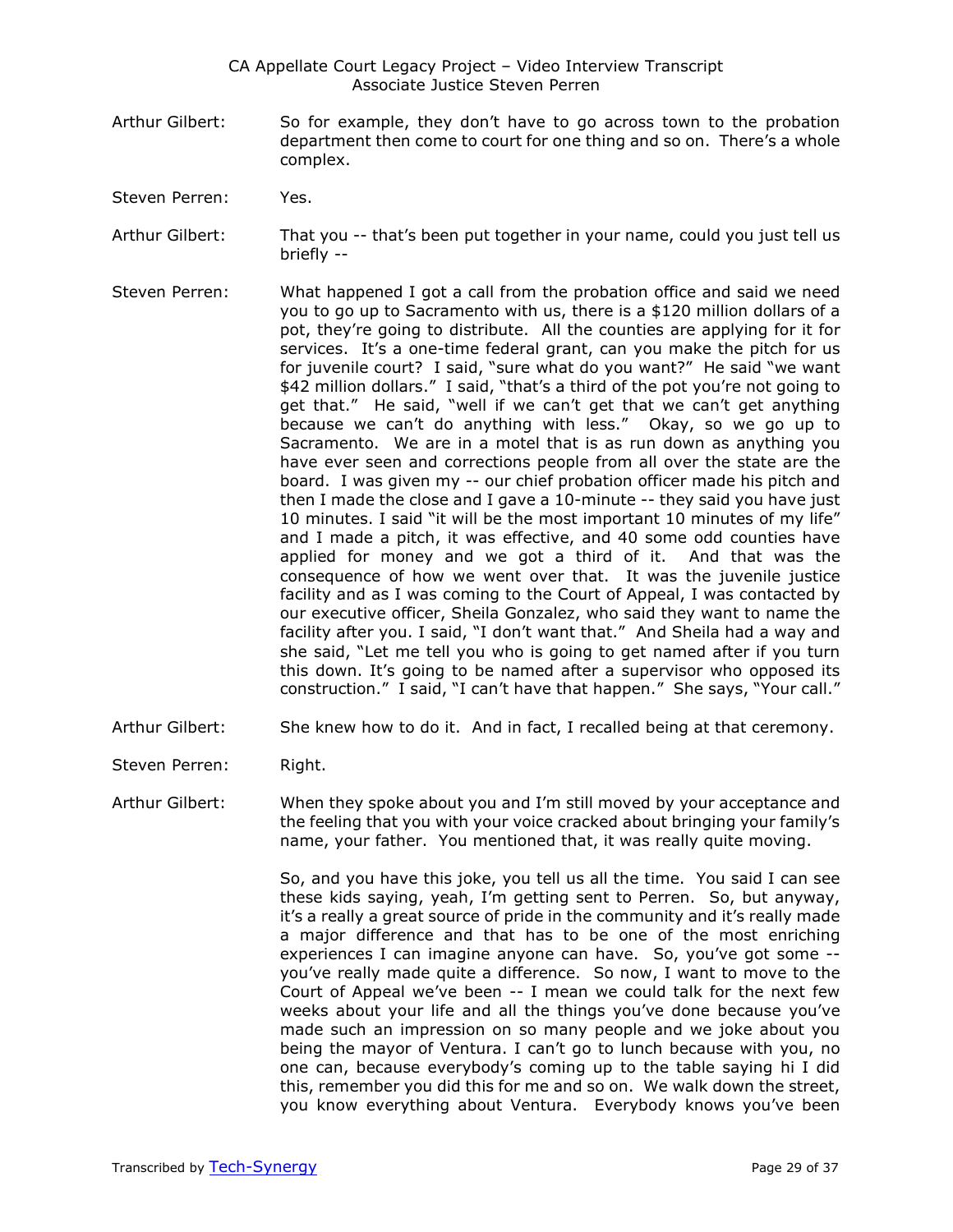> really a dynamic and very important influence in the community and in the state as well. So, tell me about the Court of Appeal? Now I recall you came and sat with us by assignment when you were on the Superior Court.

Steven Perren: True.

Arthur Gilbert: And you were there and I recall you saying to me "my God, this is the last place in the world I want to wind up."

Steven Perren: That's true.

Arthur Gilbert: Just tell us briefly about your quick sojourn with us.

- Steven Perren: I was assigned. When Roseburg was the chief, she wanted to have the Superior Court judge, it's a great idea, come up and do short term courtships if you will. We got two months and I was designated and I've never been one who liked writing and I love the activity, the human interaction in a trial court. So, I came up to the Court of Appeal, I sat for two months. I walked in on a case, you handed me the case and it's on about four shelves and I wrote it with no help. Greatest class I ever had because I had you and Richard Abby and Steve Stone critiquing it when I presented it for a conference that we have every Tuesday -- and you ripped me apart, which you should have -- it was just a wonderful experience. My digression will be brief here. You are the finest judge I've ever known. You're the best writer I've ever known, and I have learned every day from you. And you instilled in me a notion maybe there's something in this so -- and you helped me get on the Court of Appeal. I know that. And when I was appointed, I walked into your chambers and we chatted, and it was just very direct. And you say, "Look, this is what we do. Figure out what the case is about. The most difficult paragraph you'll write is your first paragraph. Setting forth the facts in a coherent way, be direct and clear and be brief." I remember it. I thought how am I going to do this? I don't know. I'm still not confident in my writing at this point.
- Arthur Gilbert: I'll have to file a dissent to that. But anyway, go on. Thank you.
- Steven Perren: So now I'm on the court with you and with Ken who has a history. Ken Yegan working in the middle of the court forever as a research attorney, he's a trial judge, a colleague of mine on the Superior Court and then came to the Court of Appeal in 1991. And Ken and I are politically and philosophically quite different and then Paul Coffey was on the court who I had practiced against as a private practitioner. It's hard to -- I cannot explain nor will I ever be able to explain the power of that collective group and its dynamic and its dedication to the cause of justice. That sounds like pious crap I suppose. Well, if you could be in our conferences, when we review the cases and we literally tear them apart for their grammar, for their organization, for their length and for their substance.

It is every month a celebration of American jurisprudence and the dedication of decent people to a lawful society. These are hard times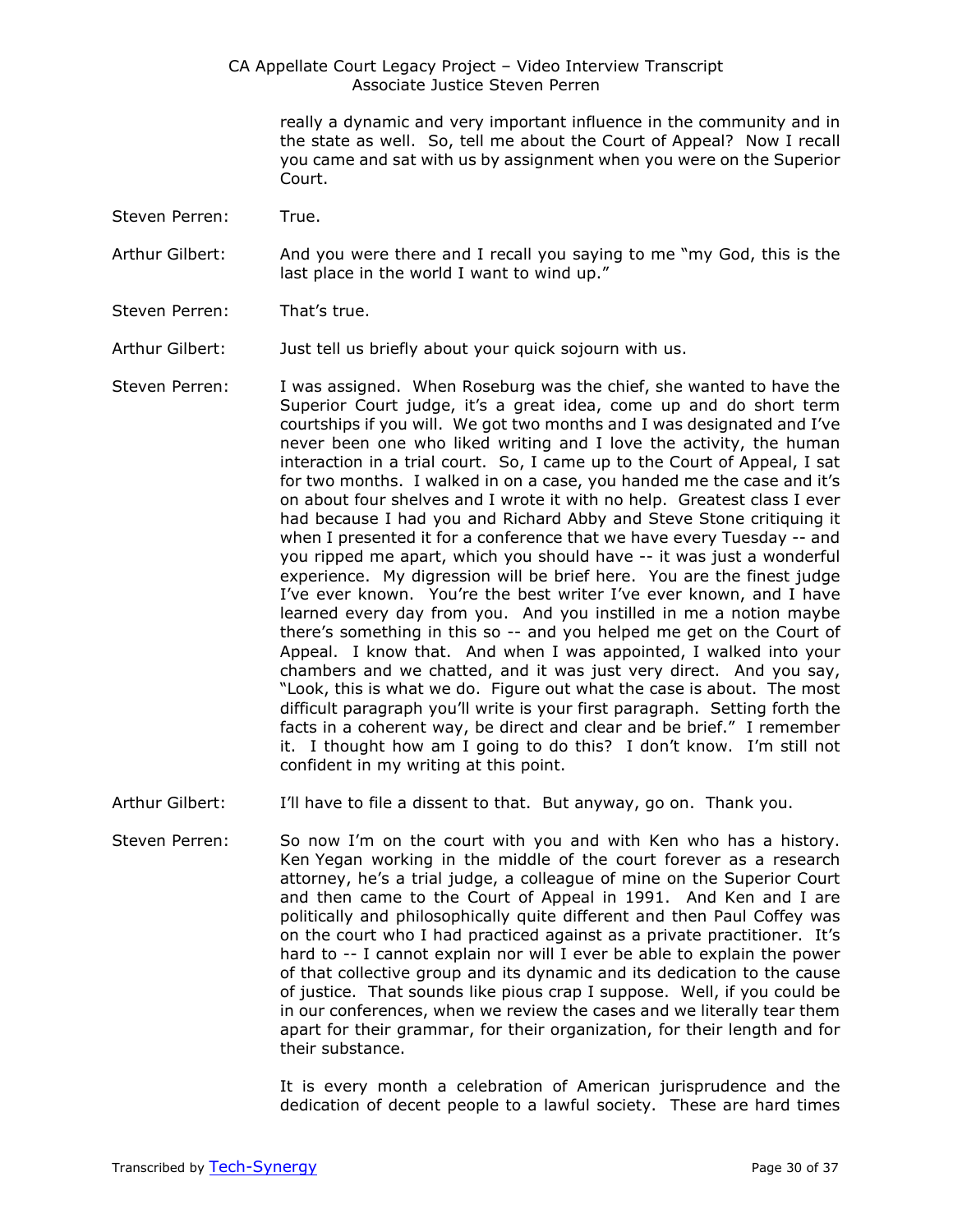that we're in and I believe firmly that the courts are -- the justice's last stand. And I guess the castle keep I learned when I was over in England, last summer is the last place that the warriors would go into to make their last stand when the castle was under siege and I think that's where the courts are.

So anyway, we have these get-togethers and it's a shame they're confidential because I think the public would be overjoyed at knowing how people really care and it's not just us, I think all the courts do this.

- Arthur Gilbert: It's just different styles.
- Steven Perren: Very much so.
- Arthur Gilbert: One thing we do in our courts and you've mentioned it to me and is that a judge who might be in the majority will help the judge write a better dissent. He disagrees with that judge because we're interested in getting out -- the product out there that really carefully analyzes all the issues from different sides.
- Steven Perren: There's a -- collegiality is the wrong word. There is a symbiosis of collective intellects such as they may be who will not settle for okay, just pass the next bonbon like Lucy on the conveyor belt. It's --there's a human being involved, or parties got a problem. This is real stuff that has a direct impact and we're telling a judge he or she got it right or wrong. The jury got it right or wrong. We understand the restraints that are put upon us by the rules of review and I have sat with you - in well, 20 times 12, 240 hearings or more. And not one goes by that you don't look at a lawyer and I know what your feelings are so, yes counsel, that's fine. But what's our standard of review we are not retrying your case here? And I find myself every time I look at a case. That's my gold standard. And this is where you and I have this philosophical battle about Richard Posner and the professor up at Hastings.
- Arthur Gilbert: Mr. Posner is a very well-known appellate justice in federal courts who recently retired was one of the founders of the economic School of jurisprudence, started out as a kind of social utility approach to law and then became in his final days quite liberal and quite compassionate about pro per litigants. And so very interesting that a true intellectual who has written essays about TS Eliot and literature and one writer for the New Yorker said he publishes a book every 20 minutes. And he made a comment that that really bothered you.
- Steven Perren: Really bothered me. He said in essence, I'll refer to this professor at Hastings the same. Posner's comment was in essence look, you look at a case and you figure out what the result ought to be and you can always find a way or a statute or a case that will support you and you can write it. And that just hit me completely wrong.
- Arthur Gilbert: Well, I just got to interrupt you for a second. You and I had a debate - we won't have the debate here.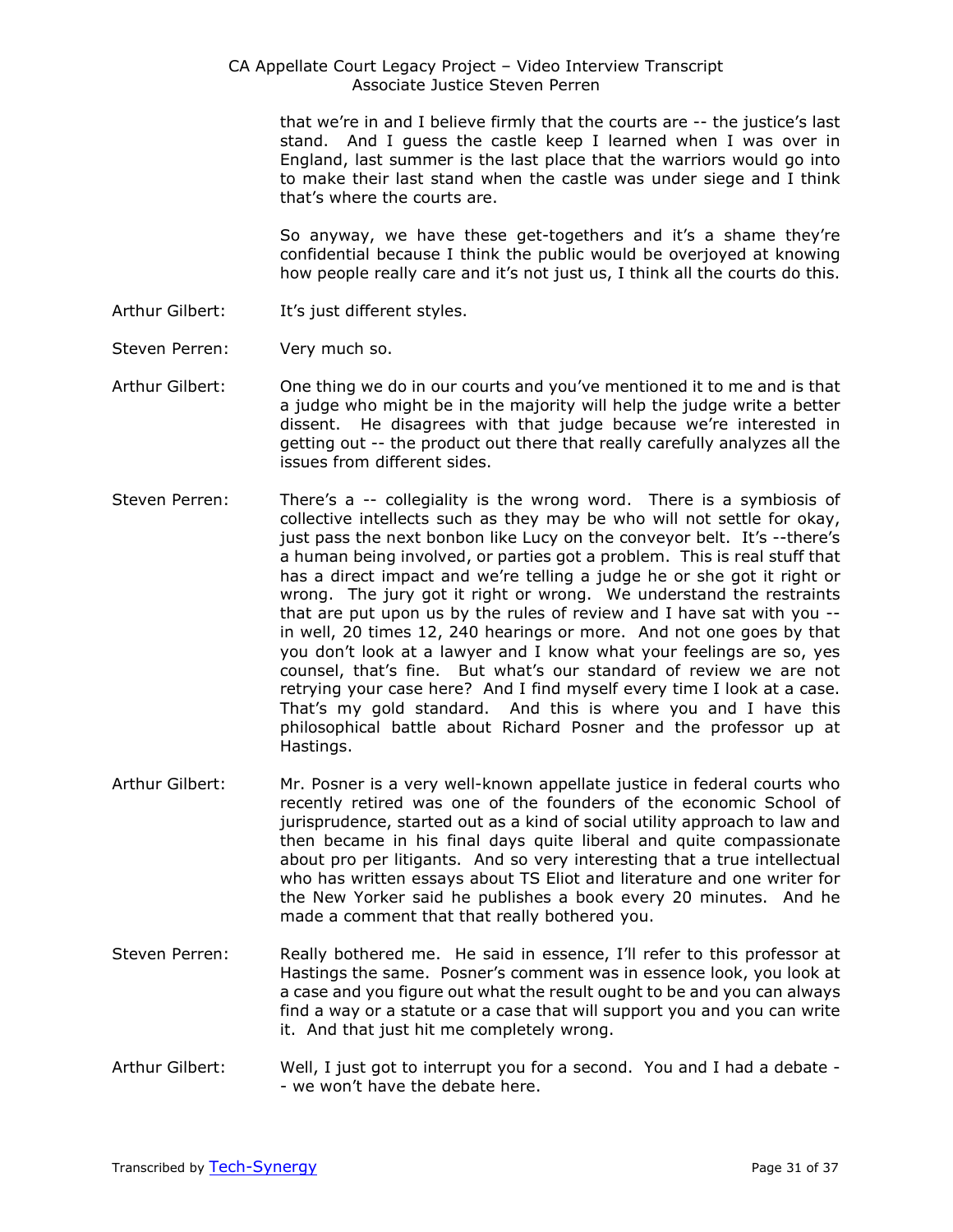- Steven Perren: Right.
- Arthur Gilbert: But I think what he's talking about is finding a principled way to do it. Because and I don't think he means you just make up stuff and do whatever you want. I think he's certainly appreciates the precedent and what the laws about and gradualism and so on. But I understand that it sounds like, hey, judge is running amok and that bothers you.
- Steven Perren: Well, it wasn't quite that. It was -- he as much as said that I get what I want. Not so much amok a man, who is in his amokness was surrounded.
- Arthur Gilbert: Yeah. I got it.
- Steven Perren: The professor at Hastings, and I apologize for not remembering her name, had an even more unpleasant view. She says, "Basically the courts of appeal are cowards who hide behind standards of review." If they can't, if they want to reach a decision they say "Yeah, maybe that's what the trial court did, and maybe it was right or wrong, but was within the discretion of the court, and we're not going to turn it over." And she says, "That's baloney."
- Arthur Gilbert: That she thinks we are affirming too often.
- Steven Perren: We're affirming too often and we're differential to the standards. We don't go for real justice.
- Arthur Gilbert: Yeah, yeah.
- Arthur Gilbert: We can get in a philosophical battle over it. What real justice is all day long.
- Arthur Gilbert: But anyway, let me ask you just a few more thing about you.
- Steven Perren: Sure.
- Arthur Gilbert: And I just want to ask you about some cases you've written. You're quite active in oral argument.
- Steven Perren: Coming from you that's --
- Arthur Gilbert: Well, I think no -- I mean, there are some people -- or some of my colleagues. There is a view that oral argument is a waste of time --
- Steven Perren: Right.
- Arthur Gilbert: --- that we really decided the cases ahead of time, we've read all the briefs, we've written a memorandum, and even though the constitution provides for the right to oral argument, we're going through the motions and some people think that, others don't. You and I have a different view about that, what's your view?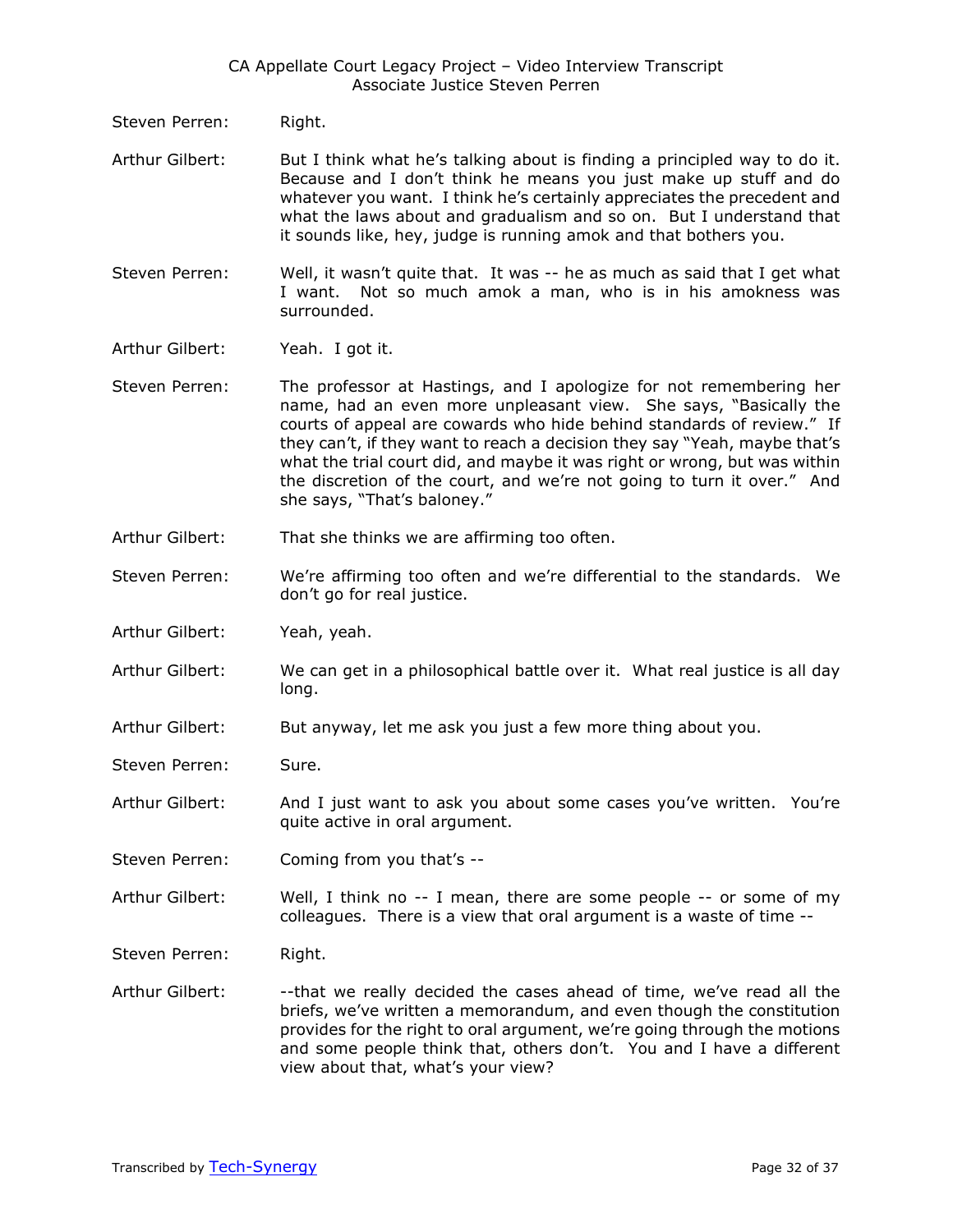- Steven Perren: My view is 95% of the time we're going to pretty much have the case decided going in, but something may be askew. If I knew what was going to be askew, I would say oral argument isn't a big deal, but it is. We are mandated to have oral argument; you control it beautifully. And I add, pro pers, you give deference to people who are in great distress, very unhappy, and you would treat them with respect. And the whole process is one I hope of respect. I think it is true of me, and you and Ken, and Marty.
- Arthur Gilbert: That's Justice Benjamin.
- Steven Perren: And I came in rough-hewn and I was taken aside -- Steve, do you know what you're doing? You're arguing. This job isn't to argue, you're in control. What the heck are you arguing about? And it was a revelation to me because I really didn't even think I was doing that. The attorney is not in fight with me. I got the power, and you made that clear to me. We are here to learn and as you so eloquently say, "You are our teachers. We aren't masters of everything you were going to help us with your briefs and with your presentation. Now teach us."

And then your most famous phrase to the lawyer who's really got a strong and powerful presentation in the interests of justice, and his client. There's silence after the lawyer has made that presentation, and you look at them and you say, "Well, that's all well and good, but how do I write it?" And that shows a respect for him, or her, and it shows a respect for the principles that you continually espoused.

We are not runaways or not liberals or conservatives. I side with you. I side with Ken. Most of our cases are unanimous opinions, but we have cases, Burlage -- and that's a good example.

- Arthur Gilbert: Burlage was the case. We'll talk about it and then we'll wrap this up.
- Steven Perren: Sure, you sum it up because you beat the heck out of me on that.
- Arthur Gilbert: No, no. I did see your point. We have differences on some cases, but all courts do. Why not you just tell us some of the significant cases you that mean a great deal to you. You've written dozens of cases here. The expert on determinate sentencing.
- Steven Perren: Well, Nelly is the –
- Arthur Gilbert: And we certainly look to you. We are always coming to you. Can you figure this thing out? It's crazy. Some of the determinate sentencing law and you have, I recall a case where you came up with an analysis that I said, "Well, that's impossible." And then the more I looked at it, this was the case about a drug rehabilitation program. And I said, "Oh my God, you're absolutely right. I was going to dissent." And in fact, I said, "You're right" and you turned me around Supreme Court denied review." It was so excellent, brilliant opinion about the --
- Steven Perren: It was an odd-ball case.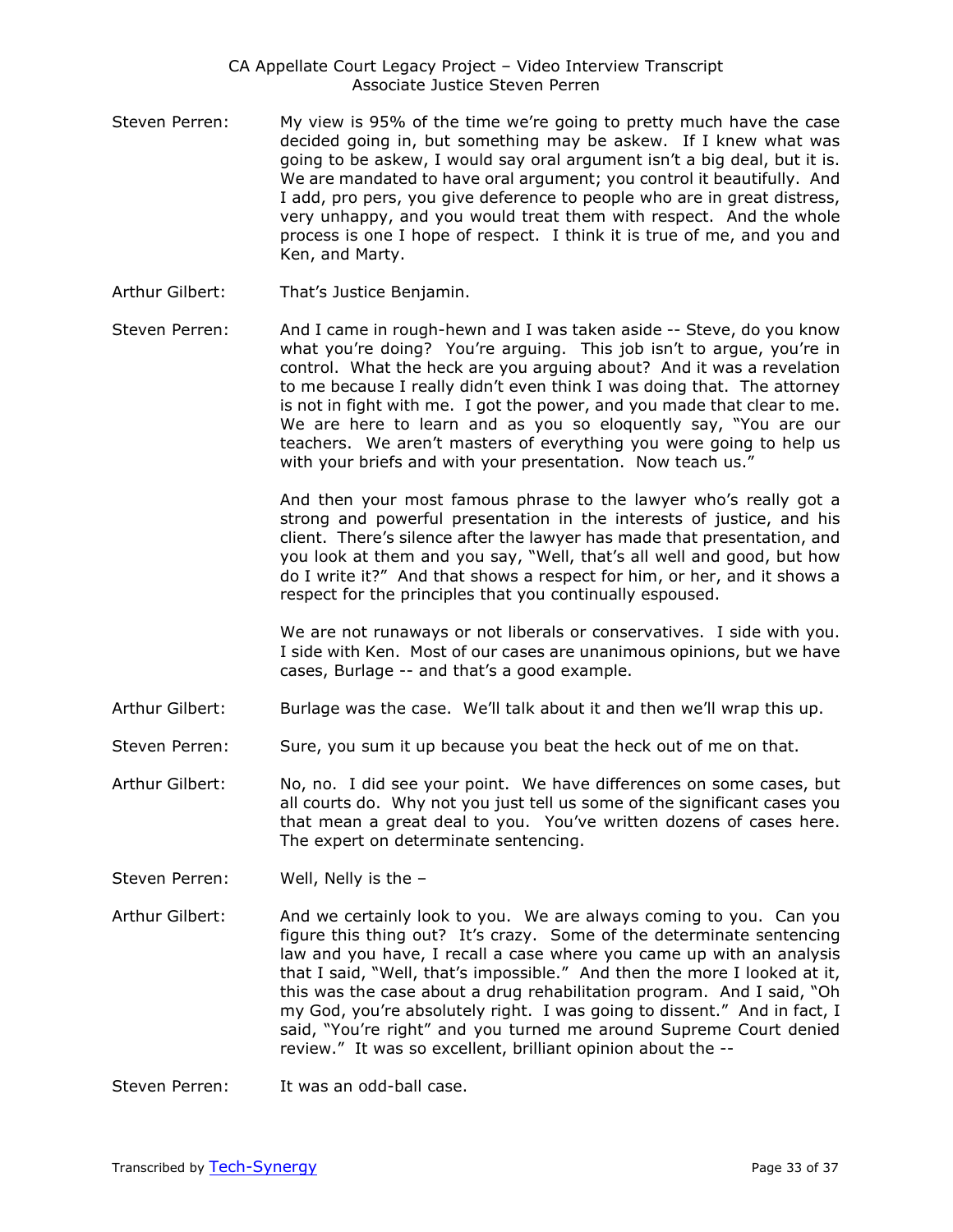- Arthur Gilbert: It was very odd-ball case.
- Steven Perren: Yeah.

Arthur Gilbert: And your analysis of it. I don't want to go through all the facts here now, but it was stunning to me, your analysis, and how right you were, and how you completely turned me around. Was there a dissent in that case, I forgot?

Steven Perren: Yeah, Ken.

Arthur Gilbert: That's right, Justice Yegan dissented. And I said, "He's right." -- I have this -- he says "but it can't," I said "it is, it's correct," and I tried to argue, you know, we do our best and that case what -- you just have to tell us briefly if you can recall.

- Steven Perren: Well, it's just had to do with a statute. There's a whole series of statutes that have been passed by initiative and some by legislation. In these complex, if you fail this you get that, you're going to have -- it's a boutique sentencing if you will. They will have a -- felonies can be sentenced as misdemeanors now, but the sentence as a misdemeanor sentence, but you -- it's a time you're getting a felony time that you do it locally. And they have they're called split sentences and anyway, and this guy had violated --
- Arthur Gilbert: Three times.
- Steven Perren: He violated a lot. And the judge made the declaration. I cannot deal with you anymore. You are not responsive to the situation. I sentence you now to the term prescribed for your crime, which would be in months or a year or whatever. And I said, "You can't do it." The statute said, "If there's a declaration the person is not capable of conforming, or being rehabilitated, the maximum time you could put him in custody was 30 days."
- Arthur Gilbert: And that's what the statute said. This wasn't a crime against humanity-
- Steven Perren: No.
- Arthur Gilbert: -- against people. This was a crime of being under the influence and not being able to control it.
- Steven Perren: Right.
- Arthur Gilbert: And there was a recognition that this person needs help, putting them in jail does nothing.
- Steven Perren: Doesn't solve it.
- Arthur Gilbert: They're not menacing society, they are menacing themselves, maybe it has an adverse effect on society, but there's some other -- there's another case you're quite proud of.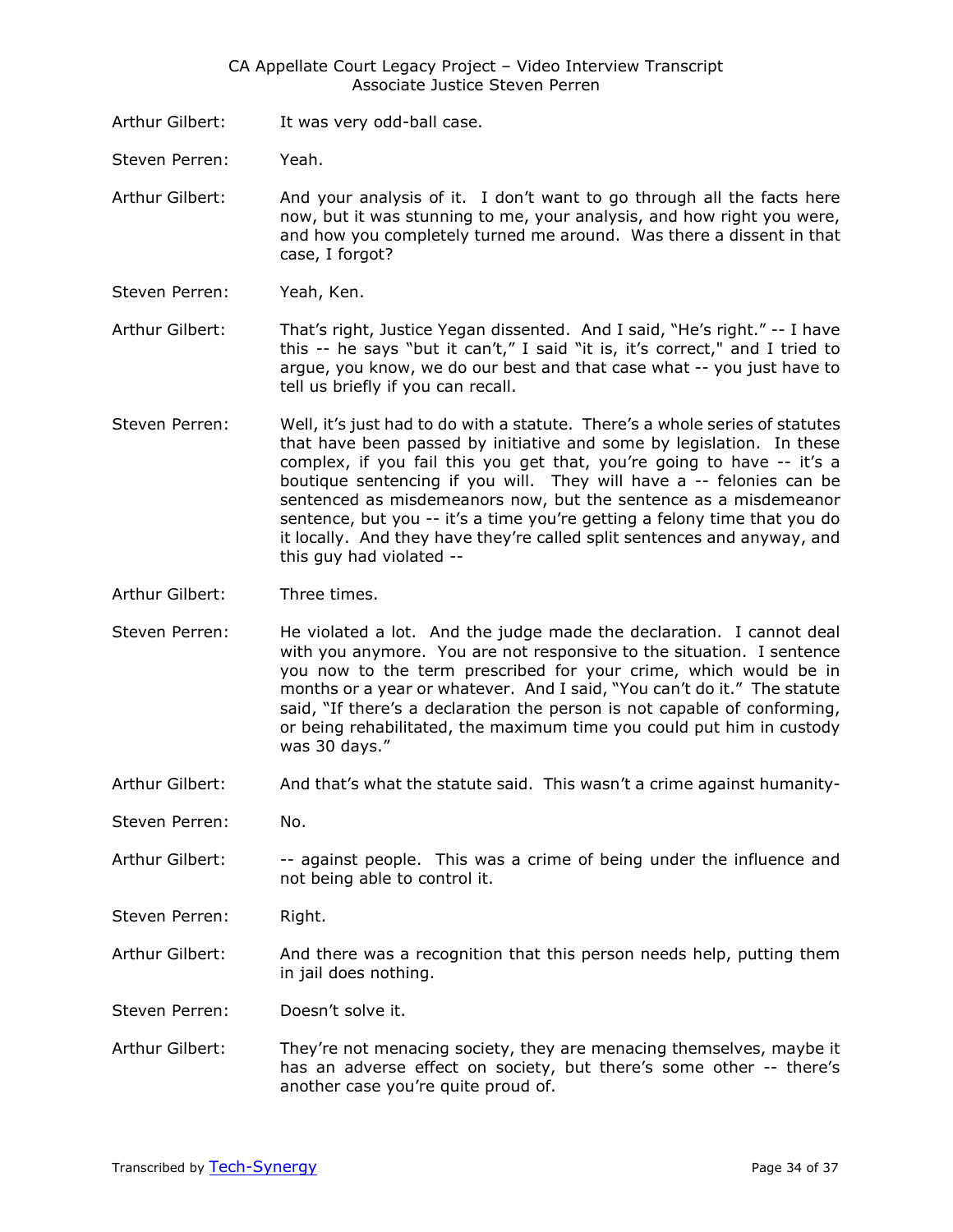- Steven Perren: People versus Neely was the law -- the most cited case I've written in the criminal law, and it had to do with analysis of stacking a determinate sentence with an indeterminate sentence, and how you compute that. And without going any details. I said -- I wrote an essay, and often saying I wrote we know our attorneys do a lot of the heavy lifting. This one I wrote by enlarge. And I detailed the analysis of how you do a sentencing process with determinate sentencing, indeterminate sentencing, and the various terms that we use in the law because people were loosey-goosey with that terminology.
- Arthur Gilbert: And you wrote that. This is cited all over the state.
- Steven Perren: it's cited.
- Arthur Gilbert: Everyone cites that case.
- Steven Perren: It's a leading case on that.
- Arthur Gilbert: It is Perren on determinate sentencing.
- Steven Perren: It was and I loved it.
- Arthur Gilbert: And it's still is.
- Steven Perren: And it's still there.

Arthur Gilbert: And you know, and you've won so many awards. I mean we could go on and on about those. You've given lectures to attorneys, criminal law attorneys. You've been recognized as judge of the year by the Ventura Bar, other Bar Associations as well. You have made a major significant contribution to the development of the law in California. You're a force, and force and humanitarian of person that is warm and gives people in the court a feeling that they're getting real justice. That has to be a good feeling.

- Steven Perren: It's a good feeling to come to work every day. It's a good feeling to be able to have something in hand that is like, you know, building a house. It's there, it's a product. And if you're wrong, you're told you're wrong Supreme Court slap me down as it has all of us, but you, and I both, could have retired ages ago. I could have retired in 19 -- 2001, 2002 rather. You could have retired an eternity ago.
- Arthur Gilbert: Twenty years or something 21. We just can't leave, can we?
- Steven Perren: We can't. It's something we were all around all the time. I guess, let's harken back to what you said about, "you didn't really enjoy it very much when you were there in 1988, sitting on the court of appeal.
- Arthur Gilbert: What happened?
- Steven Perren: I grew up, that's what happened. After I've been exposed to the law in so many ways, and frankly, after some pretty rugged trials including death penalty cases, which are at their best horrible.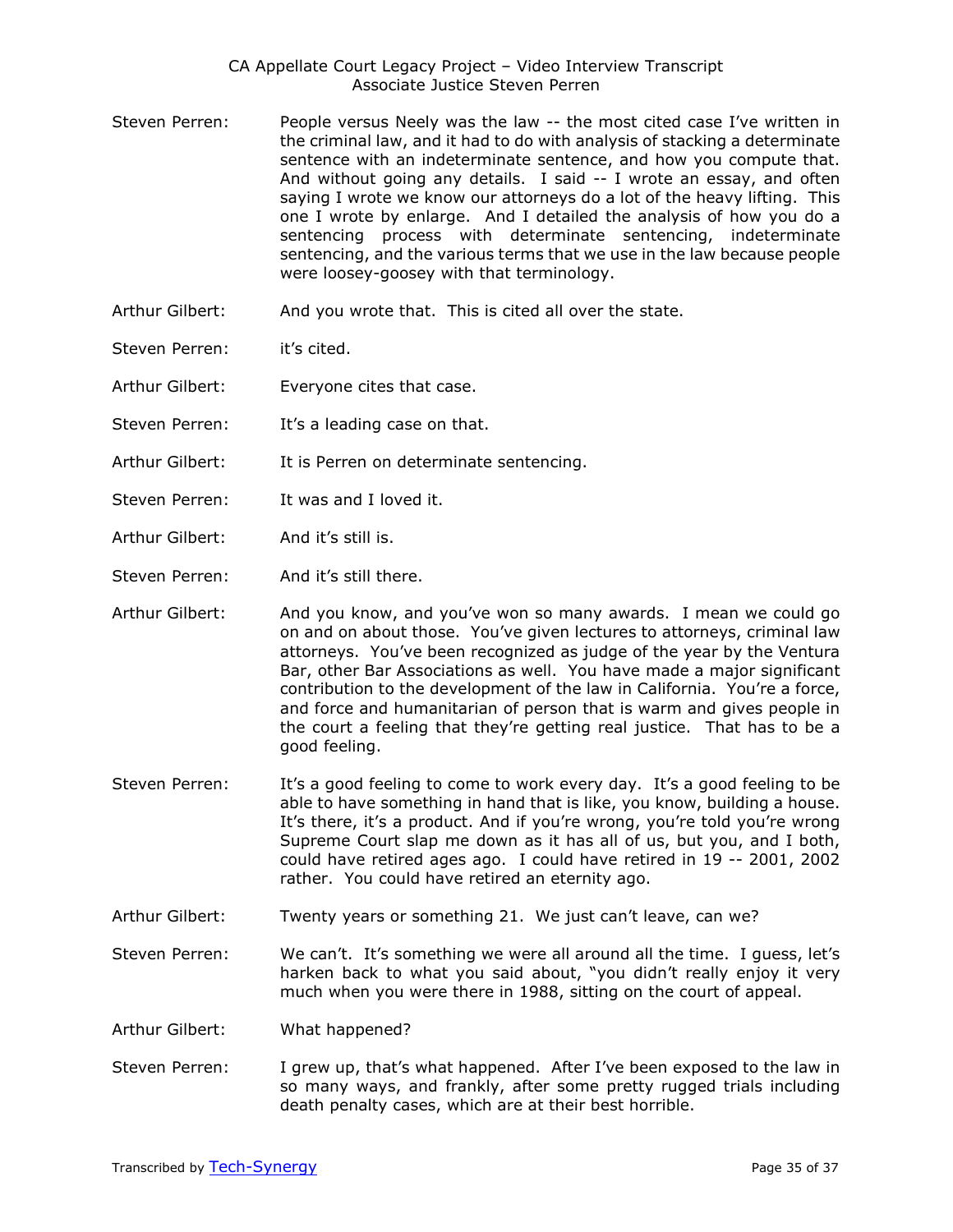- Arthur Gilbert: I think what keeps you young is, your open to learning all the time.
- Steven Perren: We have to be.
- Arthur Gilbert: You don't have it all. There's a humility. You're always willing to learn, and to change. And sometimes I consider you even too self-effacing, but it's genuine because you just want to know, you want to get better all the time. And I think that's a very important quality in people that excel.
- Steven Perren: And thank you and if not us who? It is a biblical phrase, and we adhere to the rule of law because we are passionate about the order and structure of our society. And we are pained when we see that in peril as it is today, that's my political comment.

But we sit across the table from each other. We embrace the law and embrace each other for only one purpose, and that's to achieve a just and fair result in the case, and for society that can believe in us because the only weapon we have, we have no army, we have no police force. The only thing we have is our integrity, and the respect of the public, and if we ever lose that we are utterly valueless to the society.

- Arthur Gilbert: You know, just in closing and I want to give you the last word obviously, but you mentioned this Burlage case. It was an arbitration case. Wonderful. Where we were on opposite ends of that case. And of course, I reread it in preparation for today and read your dissent, boy it's damn good. I wonder if I changed my mind. It was really quite, quite, excellent. There was a case where there was almost no really great answer to come up with and it's just it brought back some great memories. So, are you made some other remarks any, what are your final closing remarks?
- Steven Perren: Oh, you know, hopefully we're not final but.
- Arthur Gilbert: Yeah, that means for this, not final, but for this interview.
- Steven Perren: I mentor a lot of kids in the law. And I work with young people in a variety of capacities. And Ron George --
- Arthur Gilbert: Who was the Chief Justice.
- Steven Perren: Chief Justice of California when I was appointed. He made it very clear, that it is the duty of the judge to be a part of the community. We are not above anything. And the court changed in that way you look at it today. There are clubs, there are groups, they're out in the field. They are not disassociated, above, or beside society. And I think that has been a very, very good thing. It's a dangerous area because it exposes us to some criticism, and the rules and canons by which we must conduct our business, limit what we can do. But to the extent that we can be a part of and visible to the community, so that not some faceless, black-robed charlatan is deciding these cases, but a real human being who cares, gives us the credibility that will mean for the future. We